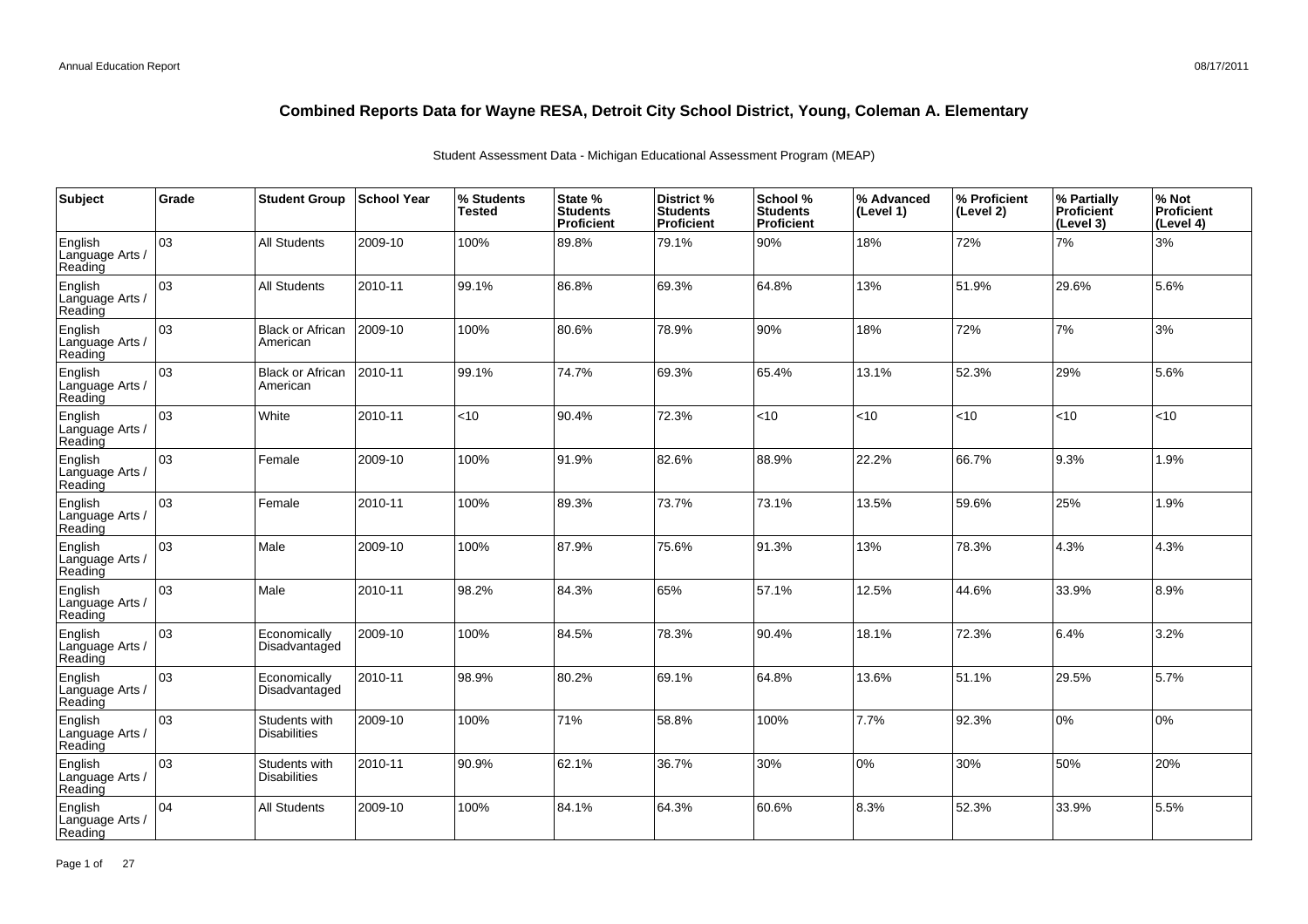| Subject                               | Grade | <b>Student Group</b>                 | <b>School Year</b> | % Students<br><b>Tested</b> | State %<br><b>Students</b><br>Proficient | District %<br><b>Students</b><br>Proficient | School %<br><b>Students</b><br><b>Proficient</b> | % Advanced<br>(Level 1) | │% Proficient<br>(Level 2) | % Partially<br>Proficient<br>(Level 3) | % Not<br>Proficient<br>(Level 4) |
|---------------------------------------|-------|--------------------------------------|--------------------|-----------------------------|------------------------------------------|---------------------------------------------|--------------------------------------------------|-------------------------|----------------------------|----------------------------------------|----------------------------------|
| English<br>Language Arts /<br>Reading | 04    | <b>All Students</b>                  | 2010-11            | 100%                        | 84.1%                                    | 63.6%                                       | 61.4%                                            | 7%                      | 54.4%                      | 36.8%                                  | 1.8%                             |
| English<br>Language Arts /<br>Reading | 104   | <b>Black or African</b><br>American  | 2009-10            | 100%                        | 68.6%                                    | 64.5%                                       | 60.2%                                            | 8.3%                    | 51.9%                      | 34.3%                                  | 5.6%                             |
| English<br>Language Arts /<br>Reading | 104   | <b>Black or African</b><br>American  | 2010-11            | 100%                        | 69.1%                                    | 62.6%                                       | 61.4%                                            | 7%                      | 54.4%                      | 36.8%                                  | 1.8%                             |
| English<br>Language Arts /<br>Reading | 104   | White                                | 2009-10            | <10                         | 88.9%                                    | 61.6%                                       | <10                                              | <10                     | < 10                       | < 10                                   | <10                              |
| English<br>Language Arts /<br>Reading | 104   | Female                               | 2009-10            | 100%                        | 86.1%                                    | 67.8%                                       | 62.7%                                            | 11.9%                   | 50.7%                      | 32.8%                                  | 4.5%                             |
| English<br>Language Arts /<br>Reading | 104   | Female                               | 2010-11            | 100%                        | 87%                                      | 68.8%                                       | 69%                                              | 8.6%                    | 60.3%                      | 31%                                    | 0%                               |
| English<br>Language Arts /<br>Reading | 04    | Male                                 | 2009-10            | 100%                        | 82.1%                                    | 60.8%                                       | 57.1%                                            | 2.4%                    | 54.8%                      | 35.7%                                  | 7.1%                             |
| English<br>Language Arts /<br>Reading | 04    | Male                                 | 2010-11            | 100%                        | 81.3%                                    | 58.6%                                       | 53.6%                                            | 5.4%                    | 48.2%                      | 42.9%                                  | 3.6%                             |
| English<br>Language Arts /<br>Reading | 104   | Economically<br>Disadvantaged        | 2009-10            | 100%                        | 75.7%                                    | 63.3%                                       | 59.6%                                            | 8.7%                    | 51%                        | 35.6%                                  | 4.8%                             |
| English<br>Language Arts /<br>Reading | 04    | Economically<br>Disadvantaged        | 2010-11            | 100%                        | 76.1%                                    | 63.2%                                       | 65.8%                                            | 7.9%                    | 57.9%                      | 32.9%                                  | 1.3%                             |
| English<br>Language Arts /<br>Reading | 104   | Students with<br><b>Disabilities</b> | 2009-10            | 100%                        | 58%                                      | 43.2%                                       | 41.2%                                            | 0%                      | 41.2%                      | 47.1%                                  | 11.8%                            |
| English<br>Language Arts /<br>Reading | 04    | Students with<br><b>Disabilities</b> | 2010-11            | 100%                        | 54.2%                                    | 25.8%                                       | 33.3%                                            | 0%                      | 33.3%                      | 66.7%                                  | 0%                               |
| English<br>Language Arts /<br>Reading | 05    | <b>All Students</b>                  | 2009-10            | 100%                        | 85.2%                                    | 65.1%                                       | 67.7%                                            | 12.9%                   | 54.8%                      | 19.4%                                  | 12.9%                            |
| English<br>Language Arts<br>Reading   | 05    | <b>All Students</b>                  | 2010-11            | 100%                        | 85.1%                                    | 65.4%                                       | 57%                                              | 8.4%                    | 48.6%                      | 28%                                    | 15%                              |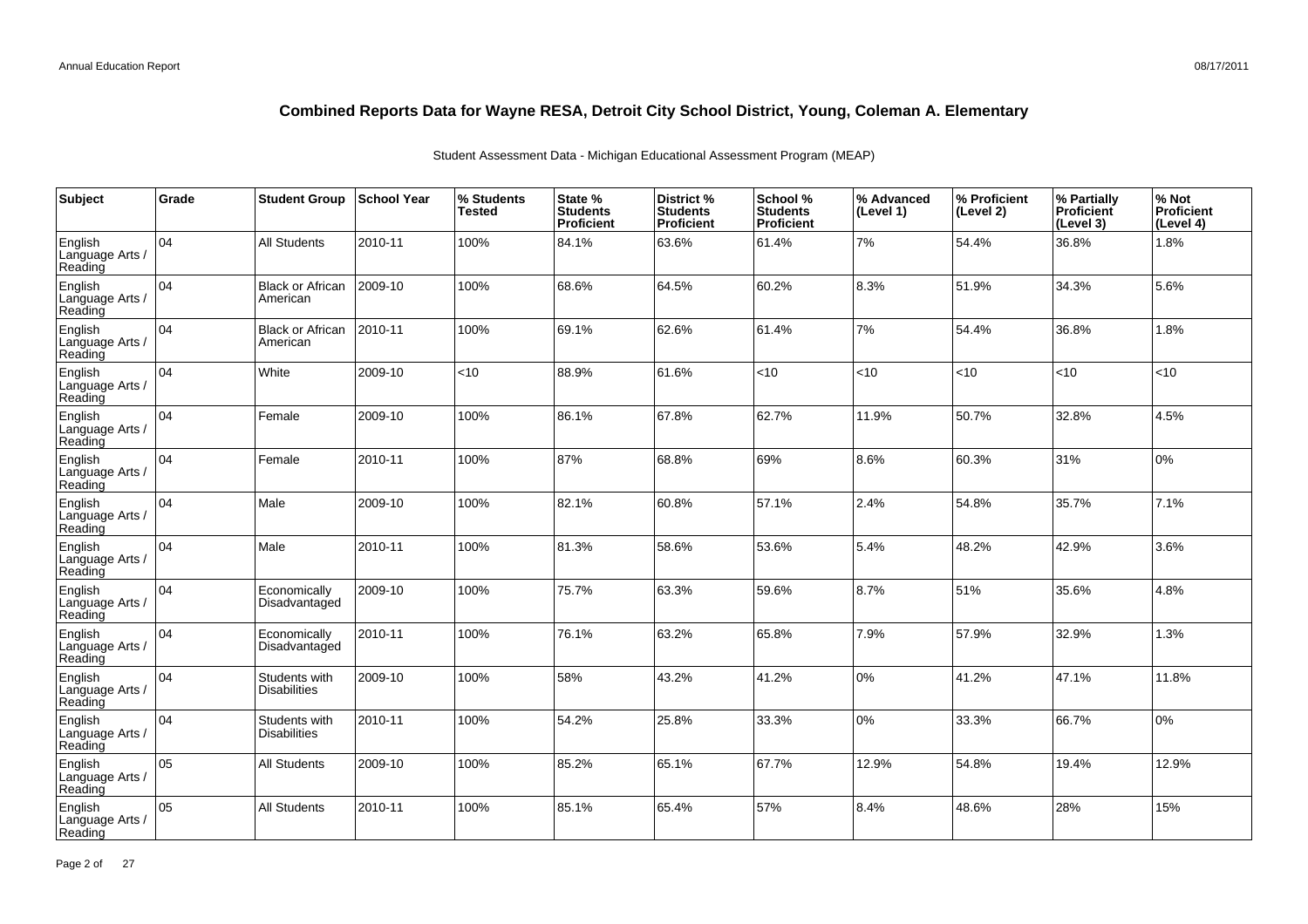| Subject                               | Grade | <b>Student Group</b>                 | School Year | % Students<br><b>Tested</b> | State %<br><b>Students</b><br>Proficient | District %<br><b>Students</b><br>Proficient | School %<br><b>Students</b><br><b>Proficient</b> | % Advanced<br>(Level 1) | % Proficient<br>(Level 2) | % Partially<br>Proficient<br>(Level 3) | % Not<br><b>Proficient</b><br>(Level 4) |
|---------------------------------------|-------|--------------------------------------|-------------|-----------------------------|------------------------------------------|---------------------------------------------|--------------------------------------------------|-------------------------|---------------------------|----------------------------------------|-----------------------------------------|
| English<br>Language Arts<br>Reading   | 05    | <b>Black or African</b><br>American  | 2009-10     | 100%                        | 70.4%                                    | 65.2%                                       | 67.7%                                            | 12.9%                   | 54.8%                     | 19.4%                                  | 12.9%                                   |
| English<br>Language Arts<br>Reading   | 05    | <b>Black or African</b><br>American  | 2010-11     | 100%                        | 71.6%                                    | 64.6%                                       | 57%                                              | 8.4%                    | 48.6%                     | 28%                                    | 15%                                     |
| English<br>Language Arts /<br>Reading | 05    | Female                               | 2009-10     | 100%                        | 86.8%                                    | 67.7%                                       | 76.7%                                            | 18.6%                   | 58.1%                     | 11.6%                                  | 11.6%                                   |
| English<br>Language Arts /<br>Reading | 05    | Female                               | 2010-11     | 100%                        | 87.7%                                    | 69.3%                                       | 59.4%                                            | 13%                     | 46.4%                     | 27.5%                                  | 13%                                     |
| English<br>Language Arts /<br>Reading | 05    | Male                                 | 2009-10     | 100%                        | 83.5%                                    | 62.5%                                       | 60%                                              | 8%                      | 52%                       | 26%                                    | 14%                                     |
| English<br>Language Arts<br>Reading   | 05    | Male                                 | 2010-11     | 100%                        | 82.6%                                    | 61.5%                                       | 52.6%                                            | 0%                      | 52.6%                     | 28.9%                                  | 18.4%                                   |
| English<br>Language Arts<br>Reading   | 05    | Economically<br>Disadvantaged        | 2009-10     | 100%                        | 76.6%                                    | 63.8%                                       | 68.2%                                            | 12.9%                   | 55.3%                     | 18.8%                                  | 12.9%                                   |
| English<br>Language Arts /<br>Reading | 05    | Economically<br>Disadvantaged        | 2010-11     | 100%                        | 77.4%                                    | 64.9%                                       | 56.3%                                            | 8%                      | 48.3%                     | 31%                                    | 12.6%                                   |
| English<br>Language Arts<br>Reading   | 05    | Students with<br><b>Disabilities</b> | 2009-10     | 100%                        | 57.6%                                    | 36.2%                                       | 35.7%                                            | 7.1%                    | 28.6%                     | 28.6%                                  | 35.7%                                   |
| English<br>Language Arts<br>Reading   | 05    | Students with<br><b>Disabilities</b> | 2010-11     | 100%                        | 53%                                      | 30.1%                                       | 15.4%                                            | 7.7%                    | 7.7%                      | 46.2%                                  | 38.5%                                   |
| Mathematics                           | 03    | All Students                         | 2009-10     | 100%                        | 94.8%                                    | 85.6%                                       | 91%                                              | 24%                     | 67%                       | 9%                                     | 0%                                      |
| Mathematics                           | 03    | All Students                         | 2010-11     | 100%                        | 95.3%                                    | 84%                                         | 76.9%                                            | 13%                     | 63.9%                     | 23.1%                                  | 0%                                      |
| <b>Mathematics</b>                    | 03    | <b>Black or African</b><br>American  | 2009-10     | 100%                        | 87.7%                                    | 85%                                         | 91%                                              | 24%                     | 67%                       | 9%                                     | 0%                                      |
| Mathematics                           | 03    | <b>Black or African</b><br>American  | 2010-11     | 100%                        | 88.6%                                    | 82.9%                                       | 76.6%                                            | 13.1%                   | 63.6%                     | 23.4%                                  | 0%                                      |
| Mathematics                           | 03    | White                                | 2010-11     | <10                         | 97.1%                                    | 88.8%                                       | <10                                              | <10                     | < 10                      | ~10                                    | <10                                     |
| <b>Mathematics</b>                    | 03    | Female                               | 2009-10     | 100%                        | 94.8%                                    | 86.3%                                       | 90.7%                                            | 24.1%                   | 66.7%                     | 9.3%                                   | 0%                                      |
| <b>Mathematics</b>                    | 03    | Female                               | 2010-11     | 100%                        | 95.3%                                    | 84.2%                                       | 84.3%                                            | 11.8%                   | 72.5%                     | 15.7%                                  | 0%                                      |
| <b>Mathematics</b>                    | 03    | Male                                 | 2009-10     | 100%                        | 94.8%                                    | 84.8%                                       | 91.3%                                            | 23.9%                   | 67.4%                     | 8.7%                                   | 0%                                      |
| Mathematics<br>Page 3 of 27           | 03    | Male                                 | 2010-11     | 100%                        | 95.3%                                    | 83.9%                                       | 70.2%                                            | 14%                     | 56.1%                     | 29.8%                                  | 0%                                      |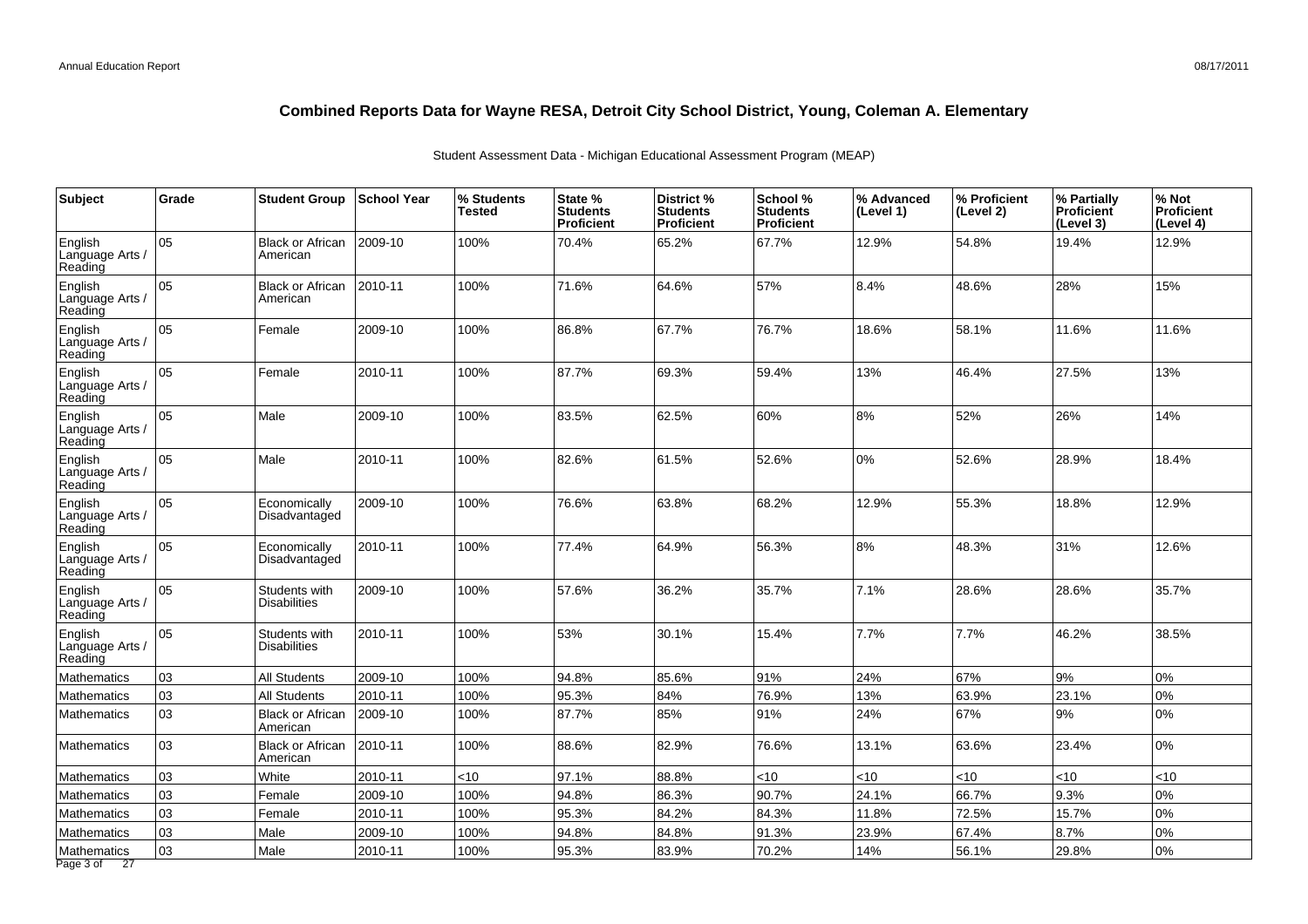| <b>Subject</b>     | Grade | <b>Student Group</b>                 | <b>School Year</b> | % Students<br>Tested | State %<br><b>Students</b><br><b>Proficient</b> | District %<br><b>Students</b><br><b>Proficient</b> | School %<br><b>Students</b><br>Proficient | % Advanced<br>(Level 1) | % Proficient<br>(Level 2) | % Partially<br><b>Proficient</b><br>(Level 3) | % Not<br><b>Proficient</b><br>(Level 4) |
|--------------------|-------|--------------------------------------|--------------------|----------------------|-------------------------------------------------|----------------------------------------------------|-------------------------------------------|-------------------------|---------------------------|-----------------------------------------------|-----------------------------------------|
| <b>Mathematics</b> | 03    | Economically<br>Disadvantaged        | 2009-10            | 100%                 | 91.9%                                           | 85.2%                                              | 90.4%                                     | 23.4%                   | 67%                       | 9.6%                                          | 0%                                      |
| <b>Mathematics</b> | 03    | Economically<br>Disadvantaged        | 2010-11            | 100%                 | 92.7%                                           | 83.5%                                              | 76.1%                                     | 10.2%                   | 65.9%                     | 23.9%                                         | 0%                                      |
| <b>Mathematics</b> | 03    | Students with<br><b>Disabilities</b> | 2009-10            | 100%                 | 87.8%                                           | 78.6%                                              | 92.3%                                     | 53.8%                   | 38.5%                     | 7.7%                                          | 0%                                      |
| <b>Mathematics</b> | 03    | Students with<br><b>Disabilities</b> | 2010-11            | 100%                 | 88.7%                                           | 72.6%                                              | 60%                                       | 20%                     | 40%                       | 40%                                           | 0%                                      |
| <b>Mathematics</b> | 04    | <b>All Students</b>                  | 2009-10            | 100%                 | 92.3%                                           | 78.5%                                              | 75.2%                                     | 11%                     | 64.2%                     | 20.2%                                         | 4.6%                                    |
| <b>Mathematics</b> | 04    | All Students                         | 2010-11            | 100%                 | 91.5%                                           | 75.4%                                              | 64.7%                                     | 1.7%                    | 62.9%                     | 34.5%                                         | 0.9%                                    |
| <b>Mathematics</b> | 04    | <b>Black or African</b><br>American  | 2009-10            | 100%                 | 82.3%                                           | 77.4%                                              | 75.9%                                     | 11.1%                   | 64.8%                     | 20.4%                                         | 3.7%                                    |
| <b>Mathematics</b> | 04    | <b>Black or African</b><br>American  | 2010-11            | 100%                 | 81.2%                                           | 74.1%                                              | 64.7%                                     | 1.7%                    | 62.9%                     | 34.5%                                         | 0.9%                                    |
| <b>Mathematics</b> | 04    | White                                | 2009-10            | < 10                 | 95.1%                                           | 82.8%                                              | < 10                                      | <10                     | <10                       | <10                                           | $<$ 10                                  |
| <b>Mathematics</b> | 04    | Female                               | 2009-10            | 100%                 | 92.9%                                           | 80.4%                                              | 73.1%                                     | 13.4%                   | 59.7%                     | 20.9%                                         | 6%                                      |
| Mathematics        | 04    | Female                               | 2010-11            | 100%                 | 91.6%                                           | 75.3%                                              | 68.3%                                     | 0%                      | 68.3%                     | 30%                                           | 1.7%                                    |
| Mathematics        | 04    | Male                                 | 2009-10            | 100%                 | 91.6%                                           | 76.7%                                              | 78.6%                                     | 7.1%                    | 71.4%                     | 19%                                           | 2.4%                                    |
| <b>Mathematics</b> | 04    | Male                                 | 2010-11            | 100%                 | 91.3%                                           | 75.4%                                              | 60.7%                                     | 3.6%                    | 57.1%                     | 39.3%                                         | 0%                                      |
| <b>Mathematics</b> | 04    | Economically<br>Disadvantaged        | 2009-10            | 100%                 | 87.8%                                           | 78%                                                | 74%                                       | 10.6%                   | 63.5%                     | 21.2%                                         | 4.8%                                    |
| <b>Mathematics</b> | 04    | Economically<br>Disadvantaged        | 2010-11            | 100%                 | 86.9%                                           | 75.3%                                              | 69.2%                                     | 2.6%                    | 66.7%                     | 29.5%                                         | 1.3%                                    |
| <b>Mathematics</b> | 04    | Students with<br><b>Disabilities</b> | 2009-10            | 100%                 | 80%                                             | 66.6%                                              | 64.7%                                     | 17.6%                   | 47.1%                     | 23.5%                                         | 11.8%                                   |
| <b>Mathematics</b> | 04    | Students with<br><b>Disabilities</b> | 2010-11            | 100%                 | 77.5%                                           | 58.6%                                              | 33.3%                                     | 0%                      | 33.3%                     | 66.7%                                         | 0%                                      |
| <b>Mathematics</b> | 05    | <b>All Students</b>                  | 2009-10            | 100%                 | 79.5%                                           | 57%                                                | 63.4%                                     | 25.8%                   | 37.6%                     | 31.2%                                         | 5.4%                                    |
| <b>Mathematics</b> | 05    | <b>All Students</b>                  | 2010-11            | 100%                 | 79.9%                                           | 54.4%                                              | 42.1%                                     | 3.7%                    | 38.3%                     | 51.4%                                         | 6.5%                                    |
| <b>Mathematics</b> | 05    | <b>Black or African</b><br>American  | 2009-10            | 100%                 | 62.5%                                           | 56%                                                | 63.4%                                     | 25.8%                   | 37.6%                     | 31.2%                                         | 5.4%                                    |
| <b>Mathematics</b> | 05    | <b>Black or African</b><br>American  | 2010-11            | 100%                 | 61.3%                                           | 52.2%                                              | 42.1%                                     | 3.7%                    | 38.3%                     | 51.4%                                         | 6.5%                                    |
| <b>Mathematics</b> | 05    | Female                               | 2009-10            | 100%                 | 79.6%                                           | 57.3%                                              | 72.1%                                     | 37.2%                   | 34.9%                     | 20.9%                                         | 7%                                      |
| <b>Mathematics</b> | 05    | Female                               | 2010-11            | 100%                 | 80.1%                                           | 54.3%                                              | 42%                                       | 4.3%                    | 37.7%                     | 52.2%                                         | 5.8%                                    |
| Mathematics        | 05    | Male                                 | 2009-10            | 100%                 | 79.4%                                           | 56.7%                                              | 56%                                       | 16%                     | 40%                       | 40%                                           | $4\%$                                   |
| Mathematics        | 05    | Male                                 | 2010-11            | 100%                 | 79.7%                                           | 54.4%                                              | 42.1%                                     | 2.6%                    | 39.5%                     | 50%                                           | 7.9%                                    |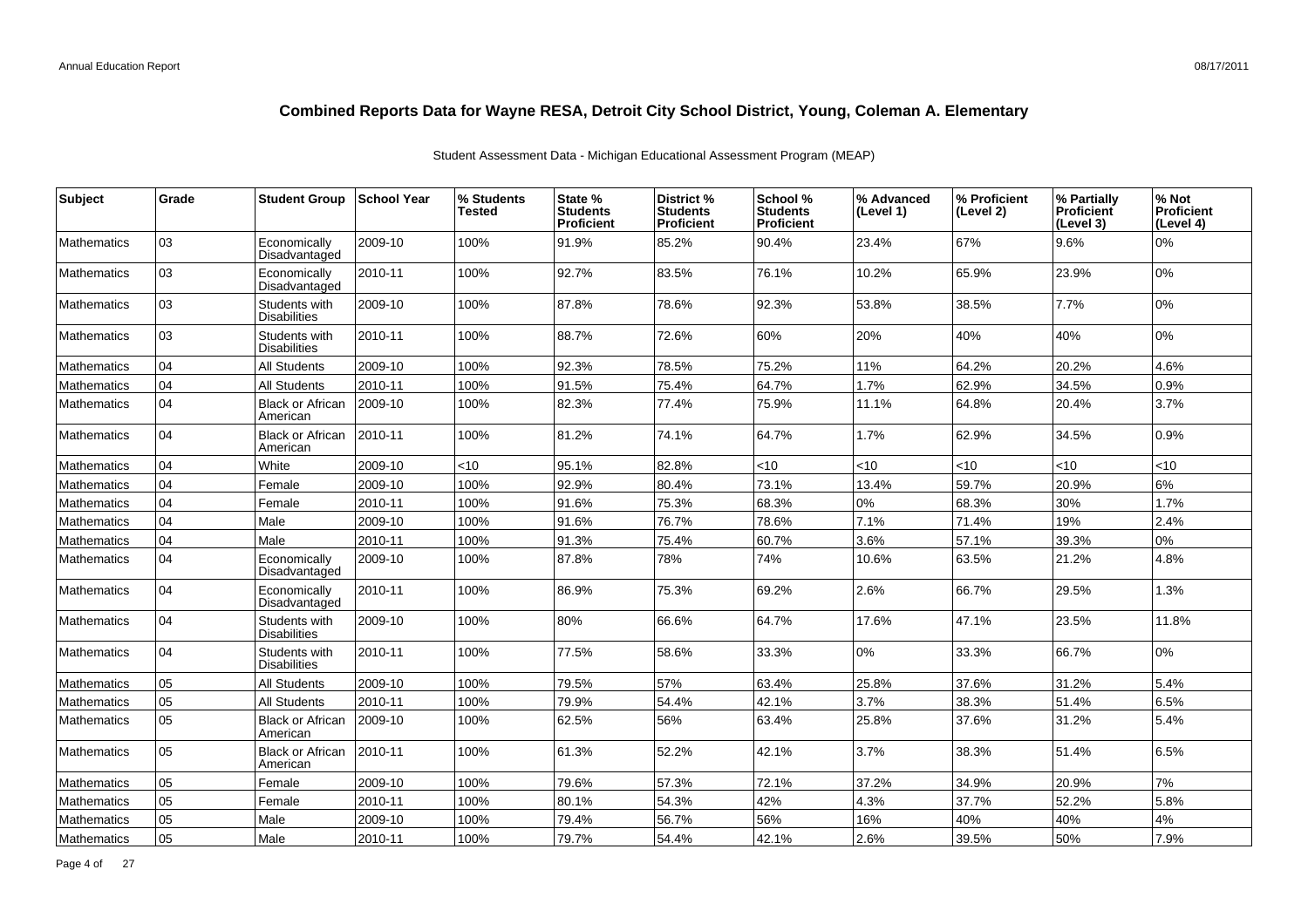| <b>Subject</b>     | Grade | <b>Student Group</b>                 | <b>School Year</b> | % Students<br>Tested | State %<br><b>Students</b><br>Proficient | District %<br>Students<br>Proficient | School %<br>Students<br>Proficient | % Advanced<br>(Level 1) | % Proficient<br>(Level 2) | % Partially<br>Proficient<br>(Level 3) | % Not<br>Proficient<br>(Level 4) |
|--------------------|-------|--------------------------------------|--------------------|----------------------|------------------------------------------|--------------------------------------|------------------------------------|-------------------------|---------------------------|----------------------------------------|----------------------------------|
| <b>Mathematics</b> | 05    | Economically<br>Disadvantaged        | 2009-10            | 100%                 | 69.8%                                    | 56%                                  | 65.9%                              | 27.1%                   | 38.8%                     | 29.4%                                  | 4.7%                             |
| <b>Mathematics</b> | 05    | Economically<br>Disadvantaged        | 2010-11            | 100%                 | 70.2%                                    | 53.7%                                | 41.9%                              | 3.5%                    | 38.4%                     | 52.3%                                  | 5.8%                             |
| <b>Mathematics</b> | 05    | Students with<br><b>Disabilities</b> | 2009-10            | 100%                 | 52.8%                                    | 33.6%                                | 38.5%                              | 15.4%                   | 23.1%                     | 46.2%                                  | 15.4%                            |
| <b>Mathematics</b> | 05    | Students with<br><b>Disabilities</b> | 2010-11            | 100%                 | 50.2%                                    | 28.7%                                | 42.9%                              | 0%                      | 42.9%                     | 57.1%                                  | 0%                               |
| Science            | 05    | <b>All Students</b>                  | 2009-10            | 100%                 | 81%                                      | 56.6%                                | 47.3%                              | 8.6%                    | 38.7%                     | 39.8%                                  | 12.9%                            |
| Science            | 05    | <b>All Students</b>                  | 2010-11            | 100%                 | 78.1%                                    | 47.6%                                | 33%                                | 1.9%                    | 31.1%                     | 50%                                    | 17%                              |
| Science            | 05    | <b>Black or African</b><br>American  | 2009-10            | 100%                 | 59.6%                                    | 56.1%                                | 47.3%                              | 8.6%                    | 38.7%                     | 39.8%                                  | 12.9%                            |
| Science            | 05    | <b>Black or African</b><br>American  | 2010-11            | 100%                 | 52.8%                                    | 45.5%                                | 33%                                | 1.9%                    | 31.1%                     | 50%                                    | 17%                              |
| Science            | 05    | Female                               | 2009-10            | 100%                 | 81.1%                                    | 56.3%                                | 53.5%                              | 7%                      | 46.5%                     | 39.5%                                  | 7%                               |
| Science            | 05    | Female                               | 2010-11            | 100%                 | 78.6%                                    | 48.3%                                | 37.7%                              | 1.4%                    | 36.2%                     | 49.3%                                  | 13%                              |
| Science            | 05    | Male                                 | 2009-10            | 100%                 | 80.8%                                    | 56.9%                                | 42%                                | 10%                     | 32%                       | 40%                                    | 18%                              |
| Science            | 05    | Male                                 | 2010-11            | 100%                 | 77.5%                                    | 47%                                  | 24.3%                              | 2.7%                    | 21.6%                     | 51.4%                                  | 24.3%                            |
| Science            | 05    | Economically<br>Disadvantaged        | 2009-10            | 100%                 | 70.6%                                    | 55.4%                                | 45.9%                              | 8.2%                    | 37.6%                     | 41.2%                                  | 12.9%                            |
| Science            | 05    | Economically<br>Disadvantaged        | 2010-11            | 100%                 | 66.6%                                    | 46.6%                                | 32.9%                              | 1.2%                    | 31.8%                     | 49.4%                                  | 17.6%                            |
| Science            | 05    | Students with<br><b>Disabilities</b> | 2009-10            | 100%                 | 60.7%                                    | 36.6%                                | 46.2%                              | 7.7%                    | 38.5%                     | 30.8%                                  | 23.1%                            |
| Science            | 05    | Students with<br><b>Disabilities</b> | 2010-11            | 100%                 | 54.1%                                    | 26.1%                                | 35.7%                              | 0%                      | 35.7%                     | 50%                                    | 14.3%                            |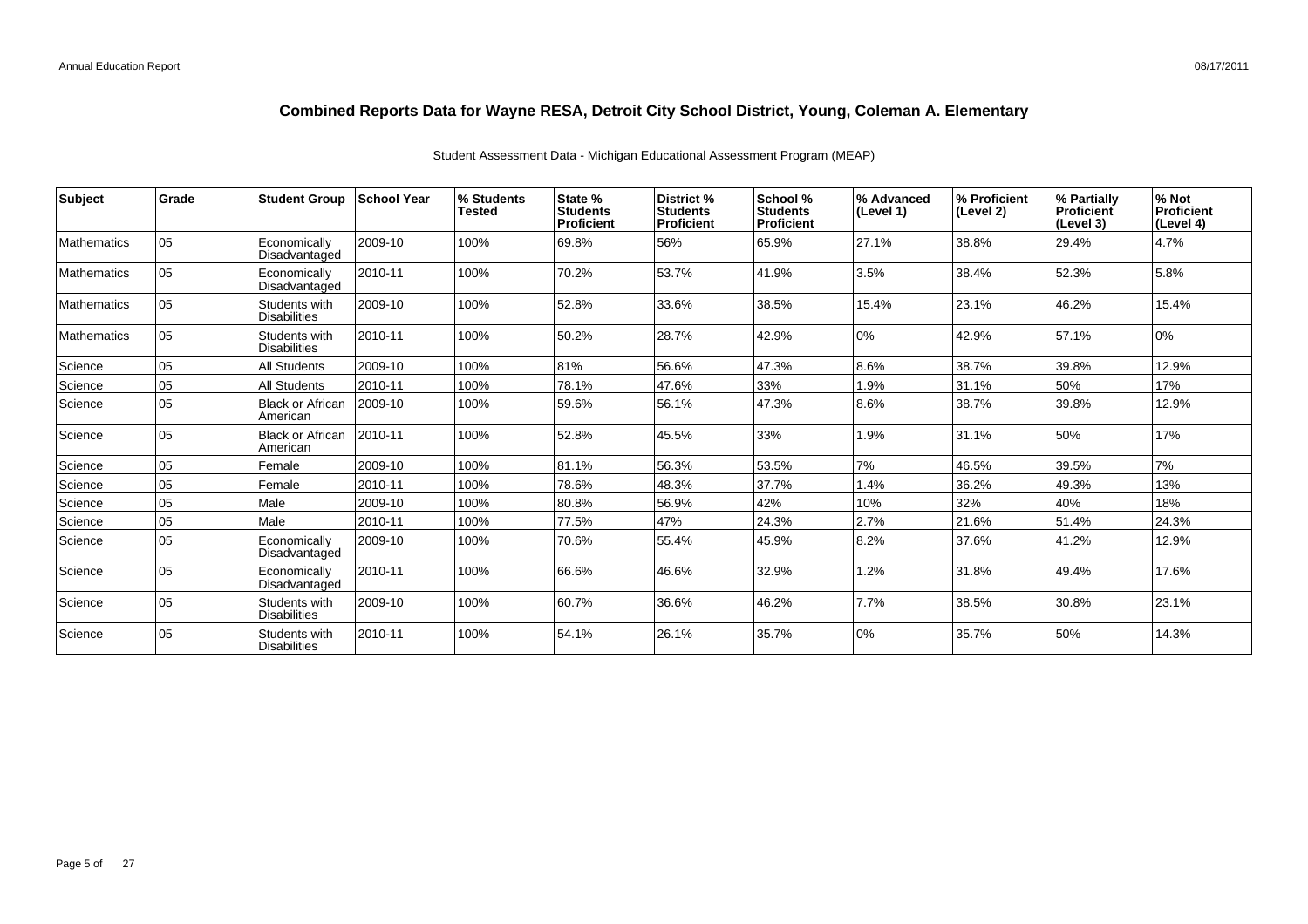Student Assessment Data - Michigan Merit Examination (MME)

| Subject | Grade | ∣Student Group | <b>School Year</b> | <b>Students</b><br>Tested | State %<br>Students<br>Proficient | <b>District %</b><br>Students<br>Proficient | School %<br>Students<br>Proficient | 1 O /<br>% Advanced<br><b>I</b> (Level 1) | % Proficient<br>∣(Level 2) | <b>% Partial</b><br>Proficient<br>. .<br>∣(Level ? | % Not<br>Proficient<br>(Level 4) |
|---------|-------|----------------|--------------------|---------------------------|-----------------------------------|---------------------------------------------|------------------------------------|-------------------------------------------|----------------------------|----------------------------------------------------|----------------------------------|
|---------|-------|----------------|--------------------|---------------------------|-----------------------------------|---------------------------------------------|------------------------------------|-------------------------------------------|----------------------------|----------------------------------------------------|----------------------------------|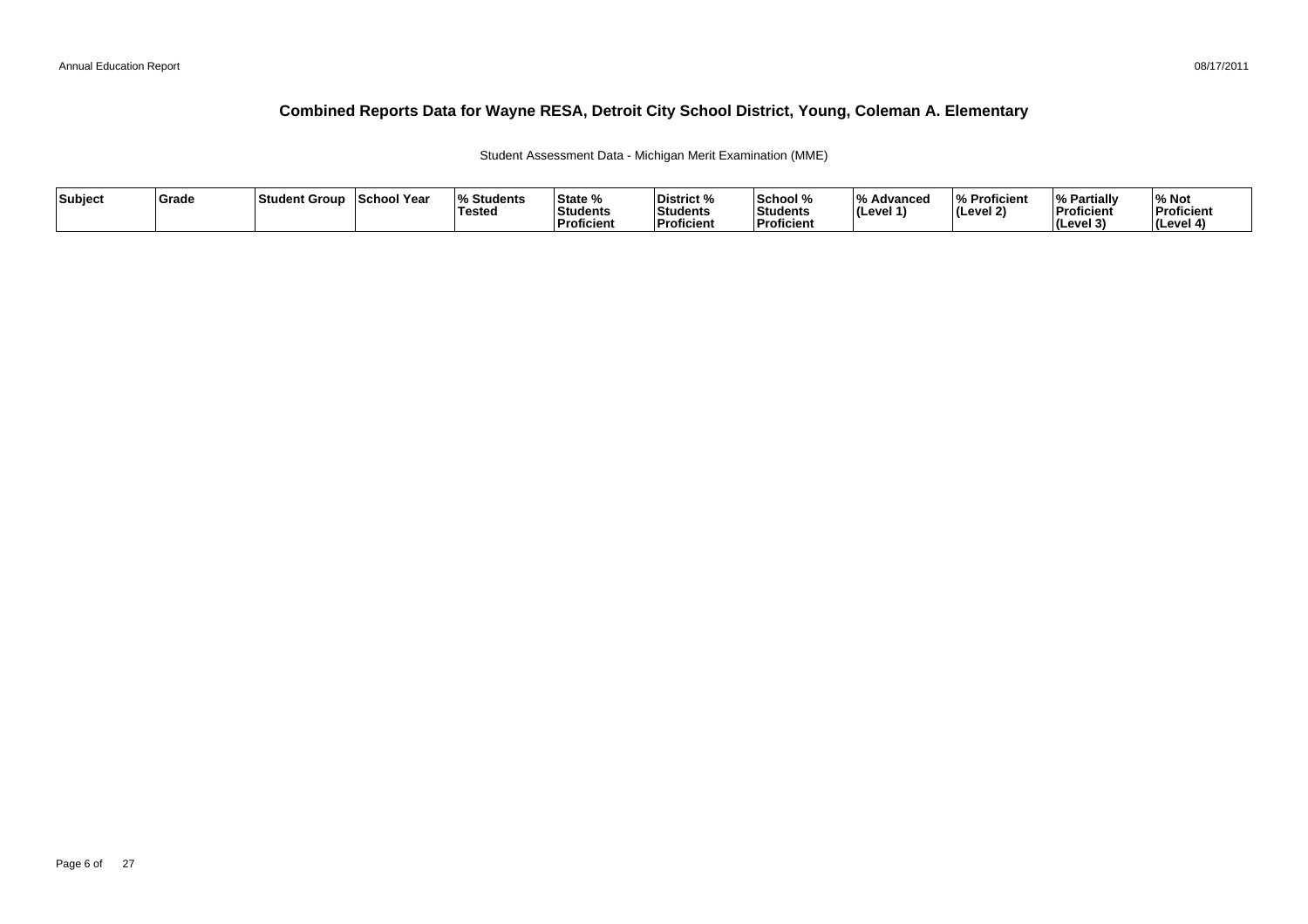| Student Assessment Data - MI-Access : Functional Independence |  |  |
|---------------------------------------------------------------|--|--|
|                                                               |  |  |

| Subject            | Grade | <b>Student Group</b>                | <b>School Year</b> | % Students<br>Tested | <b>State % Students District %</b><br><b>Proficient</b> | <b>Students</b><br>Proficient | School %<br><b>Students</b><br><b>Proficient</b> | % Surpassed<br>$ $ (Level 1) | % Attained<br>(Level 2) | % Emerging<br>(Level 3) |
|--------------------|-------|-------------------------------------|--------------------|----------------------|---------------------------------------------------------|-------------------------------|--------------------------------------------------|------------------------------|-------------------------|-------------------------|
| Mathematics        | 03    | <b>All Students</b>                 | 2009-10            | $<$ 10               | 76.4%                                                   | 50.6%                         | $<$ 10                                           | $ $ < 10                     | < 10                    | $<$ 10                  |
| <b>Mathematics</b> | 03    | <b>Black or African</b><br>American | 2009-10            | < 10                 | 69.3%                                                   | 53.4%                         | < 10                                             | $\leq 10$                    | $ $ < 10                | < 10                    |
| Mathematics        | 03    | Male                                | 2009-10            | $<$ 10               | 78.9%                                                   | 54%                           | $<$ 10                                           | $\leq 10$                    | $<$ 10                  | < 10                    |
| Mathematics        | 05    | All Students                        | 2010-11            | $ $ < 10             | 71.6%                                                   | 56.5%                         | $<$ 10                                           | $\mathsf{I}$ <10             | $ $ < 10                | $<$ 10                  |
| <b>Mathematics</b> | 05    | <b>Black or African</b><br>American | 2010-11            | $<$ 10               | 64.5%                                                   | 57.6%                         | < 10                                             | $\leq 10$                    | < 10                    | < 10                    |
| Mathematics        | 05    | Female                              | 2010-11            | $<$ 10               | 66.4%                                                   | 51.4%                         | $<$ 10                                           | $\leq 10$                    | $<$ 10                  | < 10                    |
| Mathematics        | 05    | Male                                | 2010-11            | ~10                  | 74.4%                                                   | 60%                           | $<$ 10                                           | $ $ < 10                     | $<$ 10                  | $<$ 10                  |
| Science            | 05    | All Students                        | 2010-11            | $<$ 10               | 56.8%                                                   | 41.9%                         | $<$ 10                                           | $\leq 10$                    | $ $ < 10                | $<$ 10                  |
| Science            | 05    | Black or African<br>American        | 2010-11            | $<$ 10               | 47.1%                                                   | 43%                           | $<$ 10                                           | $\leq 10$                    | $ $ < 10                | < 10                    |
| Science            | 05    | Female                              | 2010-11            | $<$ 10               | 51.6%                                                   | 47.2%                         | $<$ 10                                           | $ $ < 10                     | $<$ 10                  | < 10                    |
| Science            | 05    | Male                                | 2010-11            | $<$ 10               | 59.6%                                                   | 38%                           | $<$ 10                                           | $\mathsf{I}$ <10             | $ $ < 10                | $<$ 10                  |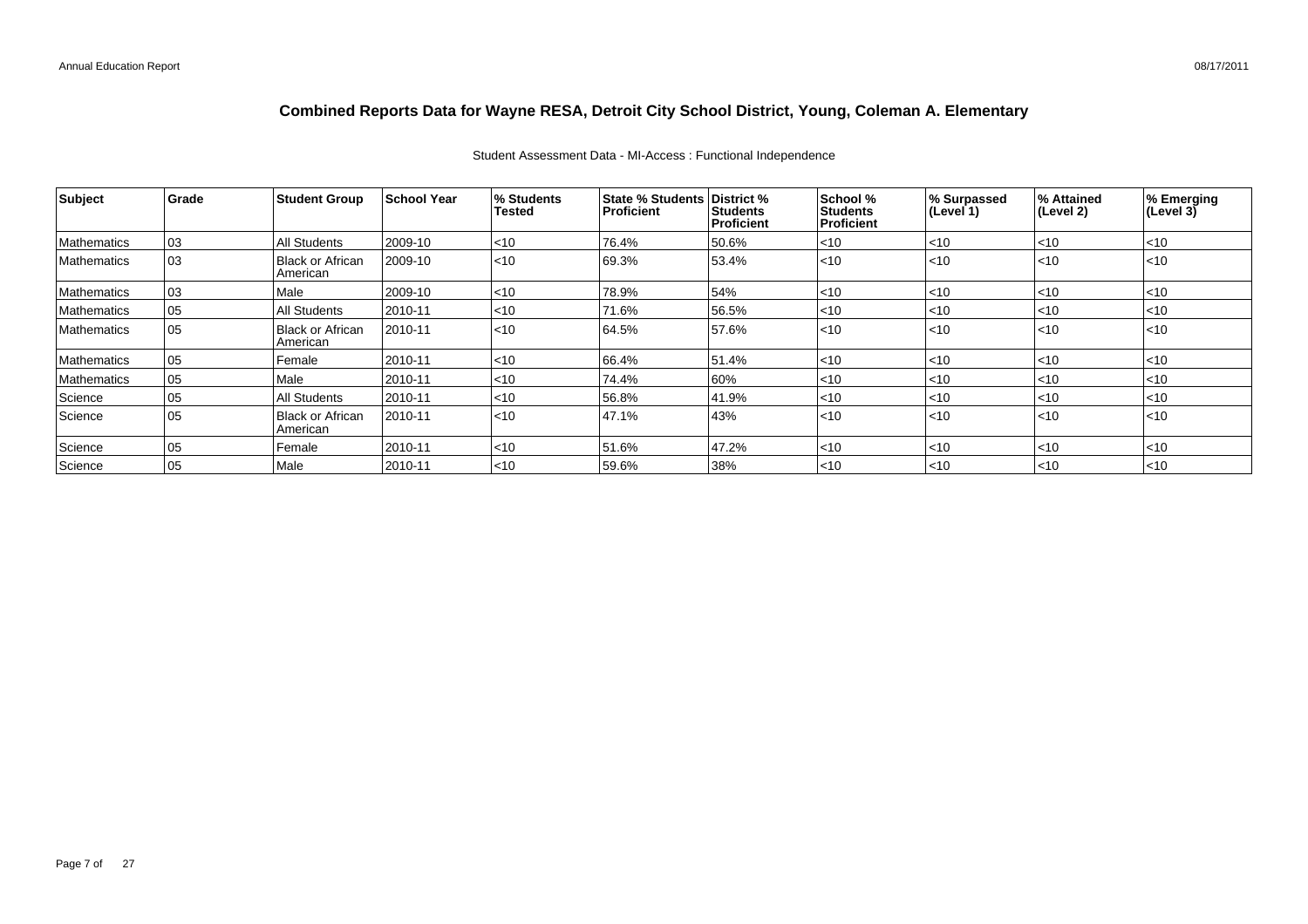| Student Assessment Data - MI-Access: Supported Independence |  |  |
|-------------------------------------------------------------|--|--|
|                                                             |  |  |

| Subject                       | Grade | <b>Student Group</b>                | <b>School Year</b> | % Students<br>Tested | State % Students District %<br><b>Proficient</b> | <b>Students</b><br><b>Proficient</b> | School %<br><b>Students</b><br>Proficient | % Surpassed<br>(Level 1) | % Attained<br>(Level 2) | % Emerging<br>(Level $3\bar{)}$ |
|-------------------------------|-------|-------------------------------------|--------------------|----------------------|--------------------------------------------------|--------------------------------------|-------------------------------------------|--------------------------|-------------------------|---------------------------------|
| English Language   03<br>Arts |       | <b>All Students</b>                 | 2009-10            | < 10                 | 81.3%                                            | 78.8%                                | <10                                       | <10                      | <10                     | $<$ 10                          |
| English Language 03<br>Arts   |       | <b>All Students</b>                 | 2010-11            | $<$ 10               | 85.2%                                            | 93.9%                                | <10                                       | <10                      | $<10$                   | $<$ 10                          |
| English Language 03<br>Arts   |       | <b>Black or African</b><br>American | 2009-10            | $<$ 10               | 80.1%                                            | 82.6%                                | <10                                       | <10                      | <10                     | <10                             |
| English Language   03<br>Arts |       | <b>Black or African</b><br>American | 2010-11            | <10                  | 85%                                              | 93.6%                                | <10                                       | <10                      | <10                     | $<$ 10                          |
| English Language   03<br>Arts |       | Female                              | 2009-10            | <10                  | 83.7%                                            | 75%                                  | <10                                       | <10                      | <10                     | $<$ 10                          |
| English Language 03<br>Arts   |       | Male                                | 2009-10            | <10                  | 80.2%                                            | 80.6%                                | <10                                       | <10                      | <10                     | $<10$                           |
| English Language   03<br>Arts |       | Male                                | 2010-11            | <10                  | 85%                                              | 97.1%                                | <10                                       | <10                      | <10                     | $<10$                           |
| English Language 04<br>Arts   |       | <b>All Students</b>                 | 2009-10            | <10                  | 79.3%                                            | 80%                                  | <10                                       | <10                      | <10                     | $<10$                           |
| English Language   04<br>Arts |       | All Students                        | 2010-11            | <10                  | 77.8%                                            | 74.5%                                | <10                                       | <10                      | <10                     | <10                             |
| English Language   04<br>Arts |       | <b>Black or African</b><br>American | 2009-10            | $<10$                | 77.9%                                            | 81%                                  | <10                                       | <10                      | <10                     | $<10$                           |
| English Language   04<br>Arts |       | <b>Black or African</b><br>American | 2010-11            | <10                  | 74.6%                                            | 77.1%                                | <10                                       | <10                      | <10                     | $<$ 10                          |
| English Language   04<br>Arts |       | Female                              | 2009-10            | <10                  | 79%                                              | 87.5%                                | <10                                       | <10                      | <10                     | ~10                             |
| English Language 04<br>Arts   |       | Male                                | 2009-10            | <10                  | 79.5%                                            | 75.9%                                | <10                                       | <10                      | <10                     | $<$ 10                          |
| English Language   04<br>Arts |       | Male                                | 2010-11            | $<$ 10               | 78.1%                                            | 81.3%                                | <10                                       | <10                      | <10                     | $<10$                           |
| English Language 05<br>Arts   |       | <b>All Students</b>                 | 2009-10            | <10                  | 72.4%                                            | 80.3%                                | <10                                       | <10                      | <10                     | <10                             |
| English Language   05<br>Arts |       | <b>All Students</b>                 | 2010-11            | <10                  | 75.2%                                            | 77.8%                                | <10                                       | <10                      | <10                     | $<$ 10                          |
| English Language   05<br>Arts |       | <b>Black or African</b><br>American | 2009-10            | <10                  | 79.1%                                            | 80%                                  | <10                                       | <10                      | <10                     | $<10$                           |
| English Language   05<br>Arts |       | <b>Black or African</b><br>American | 2010-11            | < 10                 | 74.2%                                            | 76.5%                                | <10                                       | <10                      | < 10                    | < 10                            |
| English Language 05<br>Arts   |       | Female                              | 2009-10            | < 10                 | 69.4%                                            | 72.7%                                | $<$ 10                                    | <10                      | <10                     | < 10                            |
| English Language   05<br>Arts |       | Female                              | 2010-11            | <10                  | 74%                                              | 73.7%                                | <10                                       | <10                      | <10                     | < 10                            |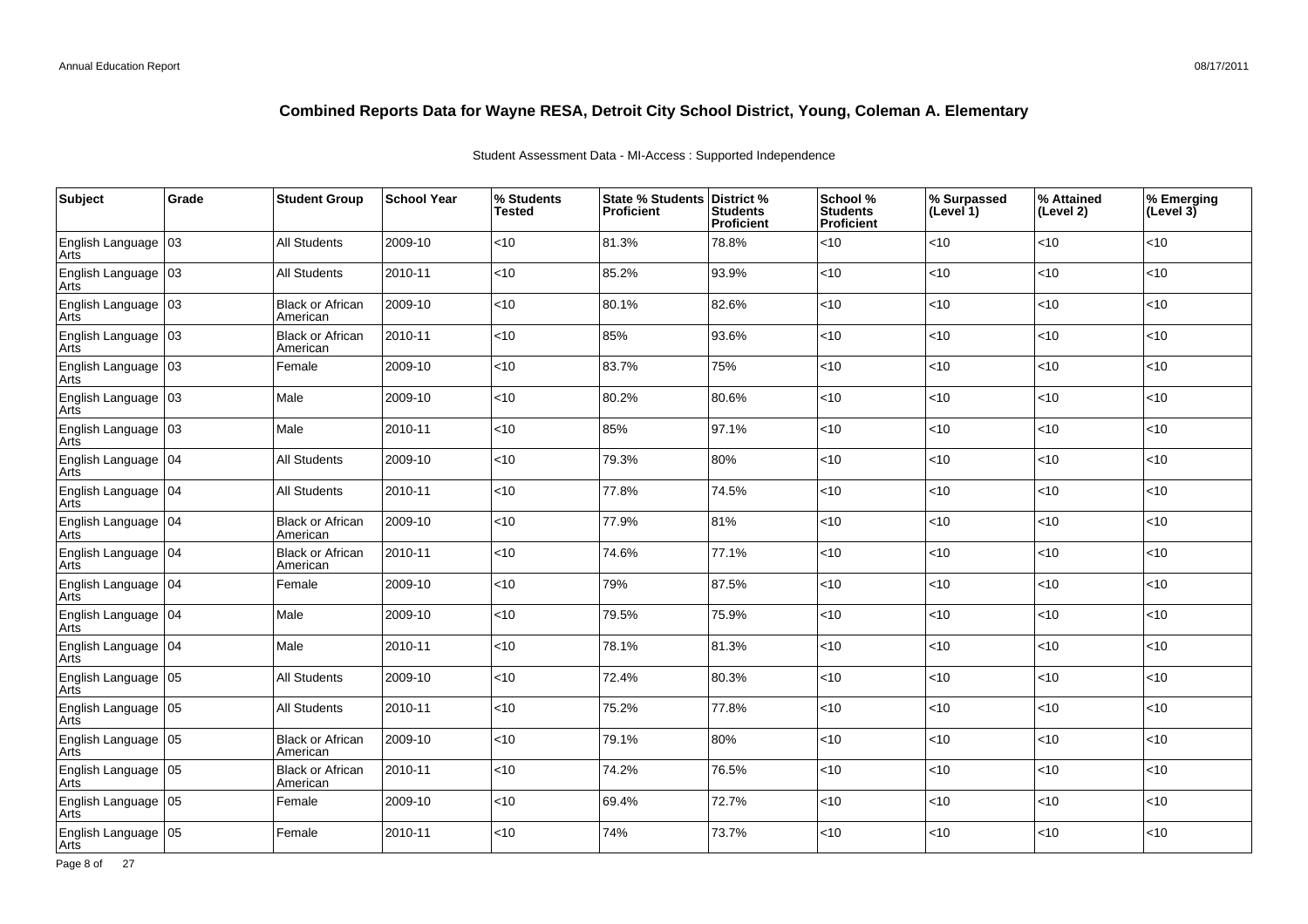| Subject                       | Grade | <b>Student Group</b>                | <b>School Year</b> | % Students<br>Tested | <b>State % Students</b><br><b>Proficient</b> | District %<br><b>Students</b><br>Proficient | School %<br><b>Students</b><br>Proficient | % Surpassed<br>(Level 1) | % Attained<br>(Level 2) | % Emerging<br>(Level $3\bar{)}$ |
|-------------------------------|-------|-------------------------------------|--------------------|----------------------|----------------------------------------------|---------------------------------------------|-------------------------------------------|--------------------------|-------------------------|---------------------------------|
| English Language   05<br>Arts |       | Male                                | 2009-10            | $<$ 10               | 74.1%                                        | 84.1%                                       | $<$ 10                                    | <10                      | < 10                    | $<$ 10                          |
| English Language 05<br>Arts   |       | Male                                | 2010-11            | <10                  | 75.7%                                        | 80%                                         | <10                                       | <10                      | <10                     | < 10                            |
| Mathematics                   | 03    | <b>All Students</b>                 | 2009-10            | <10                  | 87.2%                                        | 86.3%                                       | <10                                       | <10                      | <10                     | < 10                            |
| Mathematics                   | 03    | <b>All Students</b>                 | 2010-11            | <10                  | 87.5%                                        | 91.7%                                       | <10                                       | <10                      | $<10$                   | < 10                            |
| Mathematics                   | 03    | <b>Black or African</b><br>American | 2009-10            | <10                  | 88.1%                                        | 91.1%                                       | < 10                                      | <10                      | < 10                    | ~10                             |
| Mathematics                   | 03    | <b>Black or African</b><br>American | 2010-11            | <10                  | 86.4%                                        | 91.3%                                       | <10                                       | <10                      | <10                     | < 10                            |
| Mathematics                   | 03    | Female                              | 2009-10            | <10                  | 84.9%                                        | 73.3%                                       | <10                                       | <10                      | <10                     | < 10                            |
| Mathematics                   | 03    | Male                                | 2009-10            | <10                  | 88.3%                                        | 91.7%                                       | <10                                       | <10                      | <10                     | < 10                            |
| Mathematics                   | 03    | Male                                | 2010-11            | <10                  | 86.4%                                        | 91.2%                                       | <10                                       | <10                      | < 10                    | < 10                            |
| Mathematics                   | 04    | <b>All Students</b>                 | 2009-10            | <10                  | 90.2%                                        | 93.3%                                       | <10                                       | <10                      | <10                     | <10                             |
| Mathematics                   | 04    | <b>All Students</b>                 | 2010-11            | <10                  | 83.4%                                        | 84%                                         | <10                                       | <10                      | <10                     | <10                             |
| Mathematics                   | 04    | <b>Black or African</b><br>American | 2009-10            | <10                  | 89.3%                                        | 92.9%                                       | <10                                       | <10                      | <10                     | < 10                            |
| Mathematics                   | 04    | <b>Black or African</b><br>American | 2010-11            | <10                  | 81.6%                                        | 85.1%                                       | <10                                       | <10                      | < 10                    | < 10                            |
| Mathematics                   | 04    | Female                              | 2009-10            | <10                  | 88.2%                                        | 87.5%                                       | <10                                       | <10                      | <10                     | < 10                            |
| Mathematics                   | 04    | Male                                | 2009-10            | <10                  | 91%                                          | 96.6%                                       | <10                                       | <10                      | <10                     | < 10                            |
| Mathematics                   | 04    | Male                                | 2010-11            | <10                  | 82.3%                                        | 84.4%                                       | <10                                       | <10                      | < 10                    | < 10                            |
| Mathematics                   | 05    | <b>All Students</b>                 | 2009-10            | <10                  | 85.9%                                        | 84.6%                                       | <10                                       | <10                      | <10                     | <10                             |
| Mathematics                   | 05    | <b>All Students</b>                 | 2010-11            | <10                  | 84.6%                                        | 84.9%                                       | $<$ 10                                    | <10                      | < 10                    | < 10                            |
| Mathematics                   | 05    | <b>Black or African</b><br>American | 2009-10            | <10                  | 85.2%                                        | 84.7%                                       | <10                                       | <10                      | < 10                    | ~10                             |
| Mathematics                   | 05    | <b>Black or African</b><br>American | 2010-11            | <10                  | 84.7%                                        | 84%                                         | <10                                       | <10                      | < 10                    | < 10                            |
| Mathematics                   | 05    | Female                              | 2009-10            | <10                  | 85.3%                                        | 86.4%                                       | <10                                       | <10                      | <10                     | < 10                            |
| Mathematics                   | 05    | Female                              | 2010-11            | <10                  | 84.7%                                        | 89.5%                                       | <10                                       | <10                      | < 10                    | < 10                            |
| Mathematics                   | 05    | Male                                | 2009-10            | <10                  | 86.1%                                        | 83.7%                                       | <10                                       | <10                      | <10                     | < 10                            |
| Mathematics                   | 05    | Male                                | 2010-11            | <10                  | 84.5%                                        | 82.4%                                       | < 10                                      | <10                      | <10                     | <10                             |
| Science                       | 05    | All Students                        | 2009-10            | $<$ 10               | 76.1%                                        | 77.4%                                       | <10                                       | < 10                     | <10                     | < 10                            |
| Science                       | 05    | All Students                        | 2010-11            | <10                  | 78.2%                                        | 84%                                         | <10                                       | <10                      | <10                     | <10                             |
| Science                       | 05    | Black or African<br>American        | 2009-10            | <10                  | 75.4%                                        | 76.8%                                       | <10                                       | <10                      | < 10                    | < 10                            |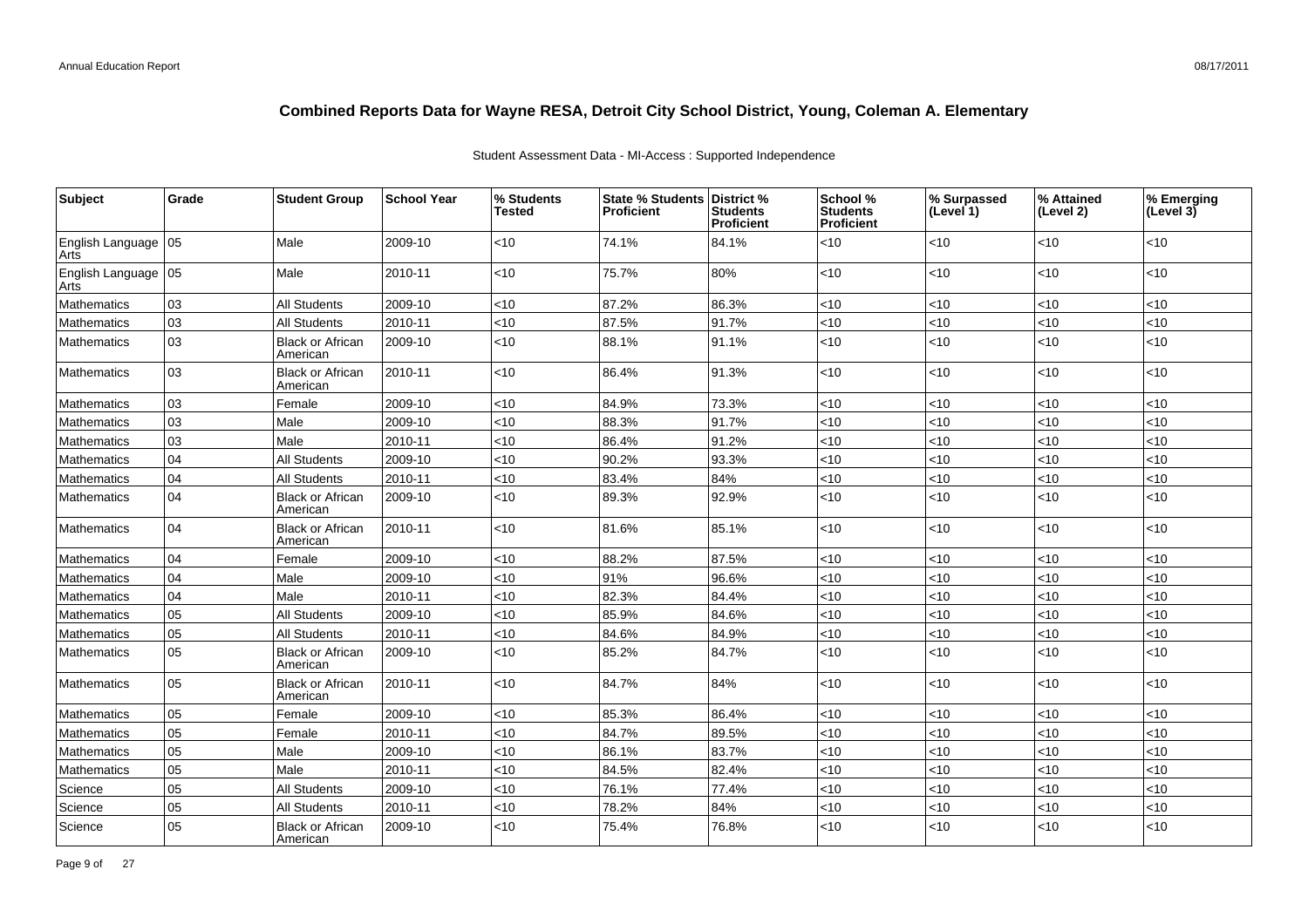#### Student Assessment Data - MI-Access : Supported Independence

| Subject | Grade | <b>Student Group</b>         | <b>School Year</b> | l% Students<br>Tested | <b>State % Students District %</b><br><b>Proficient</b> | <b>Students</b><br>Proficient | School %<br><b>Students</b><br><b>Proficient</b> | % Surpassed<br>(Level 1) | <b>1% Attained</b><br>∣(Level 2) | % Emerging<br>(Level 3) |
|---------|-------|------------------------------|--------------------|-----------------------|---------------------------------------------------------|-------------------------------|--------------------------------------------------|--------------------------|----------------------------------|-------------------------|
| Science | 05    | Black or African<br>American | 2010-11            | l<10                  | 74.6%                                                   | 83%                           | $<$ 10                                           | $<$ 10                   | <10                              | l<10                    |
| Science | 05    | Female                       | 2009-10            | $ $ <10               | 75.9%                                                   | 85.7%                         | $<$ 10                                           | $<$ 10                   | l<10                             | $<$ 10                  |
| Science | 05    | Female                       | 2010-11            | $<$ 10                | 79.7%                                                   | 83.3%                         | $<$ 10                                           | $<$ 10                   | $ $ <10                          | l<10                    |
| Science | 105   | Male                         | 2009-10            | $ $ < 10              | 76.2%                                                   | 73.2%                         | $<$ 10                                           | $<$ 10                   | $ $ <10                          | l<10                    |
| Science | 105   | Male                         | 2010-11            | $ $ < 10              | 77.5%                                                   | 84.4%                         | $<$ 10                                           | $<$ 10                   | l<10                             | l<10                    |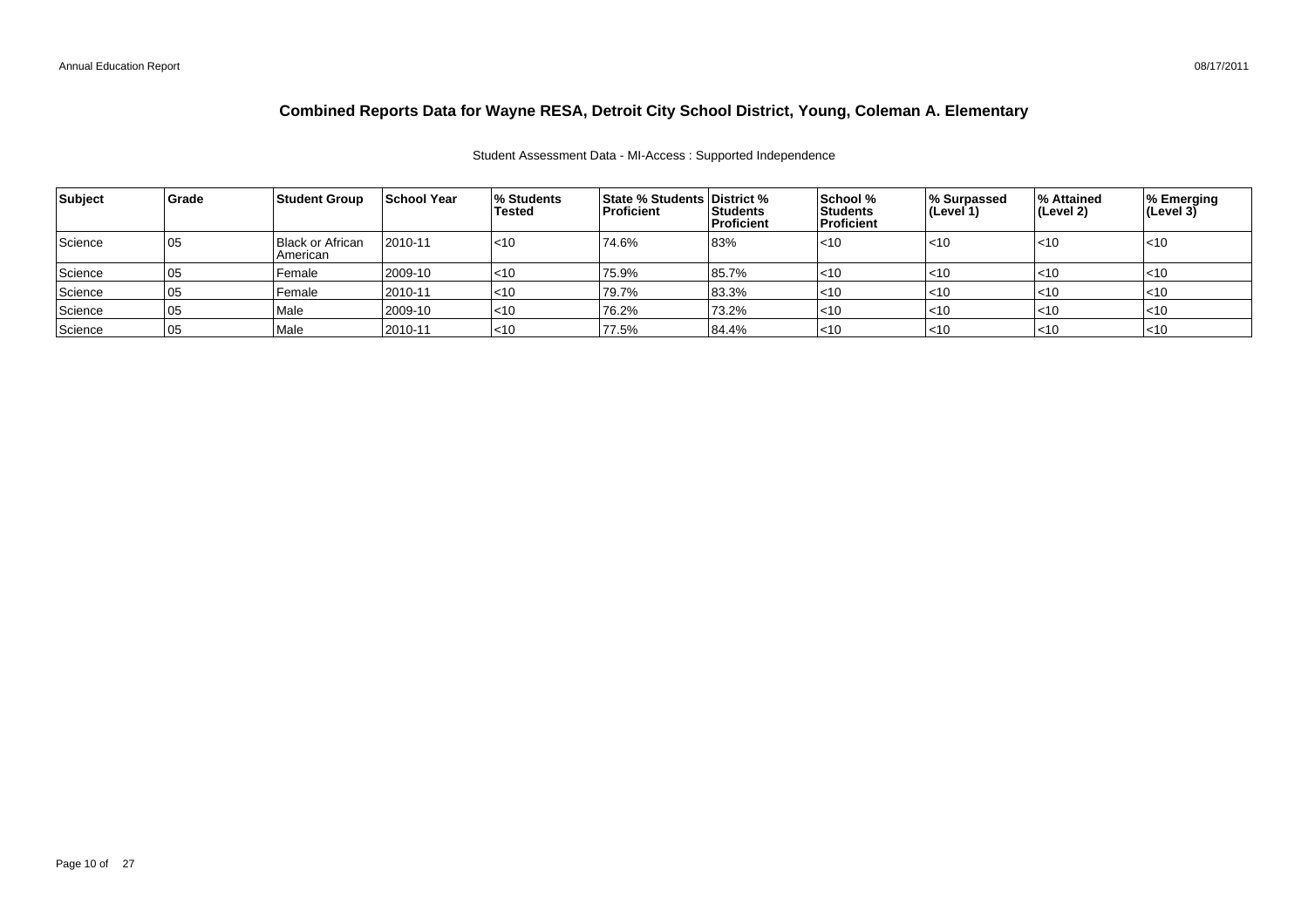# **Combined Reports Data for Wayne RESA, Detroit City School District, Young, Coleman A. Elementary**

| Subject                       | Grade | <b>Student Group</b>                | <b>School Year</b> | % Students<br>Tested | <b>State % Students District %</b><br><b>Proficient</b> | Students<br>Proficient | School %<br><b>Students</b><br>Proficient | % Surpassed<br>∣(Level 1) | % Attained<br>(Level 2) | % Emerging<br>(Level 3) |
|-------------------------------|-------|-------------------------------------|--------------------|----------------------|---------------------------------------------------------|------------------------|-------------------------------------------|---------------------------|-------------------------|-------------------------|
| English Language   05<br>Arts |       | <b>All Students</b>                 | 2010-11            | $ $ < 10             | 56.9%                                                   | 51.4%                  | l<10                                      | $ $ < 10                  | $ $ < 10                | < 10                    |
| English Language   05<br>Arts |       | <b>Black or African</b><br>American | 2010-11            | $ $ < 10             | 61.2%                                                   | 46.7%                  | l<10                                      | $ $ < 10                  | $ $ < 10                | < 10                    |
| English Language 05           |       | Female                              | 2010-11            | < 10                 | 55%                                                     | 61.5%                  | l<10                                      | $ $ < 10                  | $ $ < 10                | < 10                    |
| Mathematics                   | 05    | <b>All Students</b>                 | 2010-11            | $<$ 10               | 55.2%                                                   | 54.3%                  | l<10                                      | $ $ < 10                  | $ $ < 10                | $<$ 10                  |
| <b>Mathematics</b>            | 105   | Black or African<br>American        | 2010-11            | < 10                 | 53.6%                                                   | 46.7%                  | l<10                                      | $ $ < 10                  | $ $ <10                 | $<$ 10                  |
| Mathematics                   | 105   | Female                              | 2010-11            | $ $ < 10             | 51.8%                                                   | 76.9%                  | l<10                                      | $<$ 10                    | $ $ < 10                | $<$ 10                  |
| Science                       | 05    | <b>All Students</b>                 | 2010-11            | $<$ 10               | 65.9%                                                   | 72.2%                  | $<$ 10                                    | $<$ 10                    | $<$ 10                  | $<$ 10                  |
| Science                       | 105   | <b>Black or African</b><br>American | 2010-11            | $ $ < 10             | 71.1%                                                   | 67.7%                  | l<10                                      | $ $ < 10                  | $ $ <10                 | < 10                    |
| Science                       | 05    | Female                              | 2010-11            | $ $ <10              | 72.7%                                                   | 93.3%                  | $ $ <10                                   | $ $ < 10                  | $ $ <10                 | $<$ 10                  |

#### Student Assessment Data - MI-Access : Participation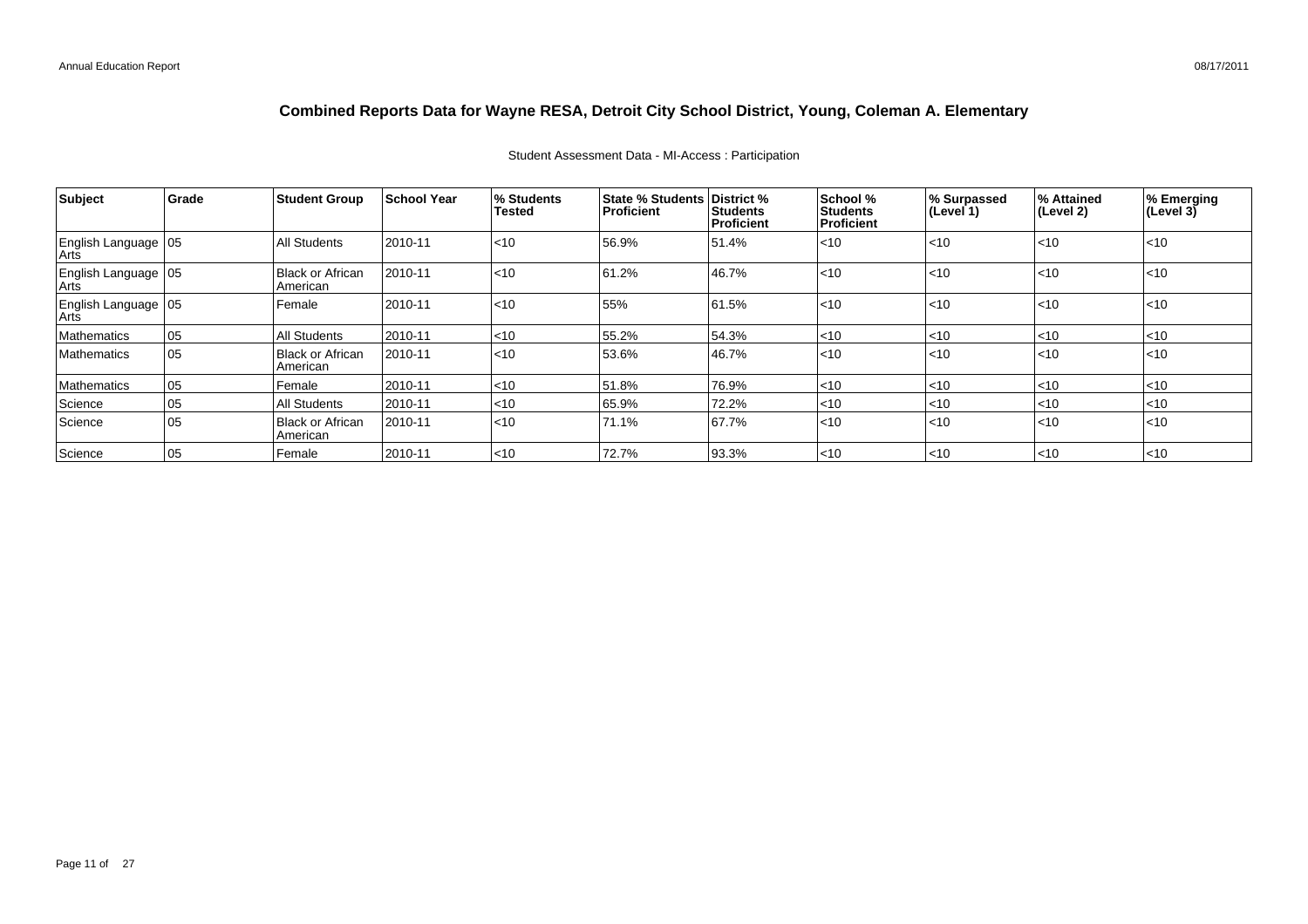### Student Assessment Data - MEAP-Access

| Subject | Grade | Student Group | <b>School Year</b> | <b>Students</b><br><b>Tested</b> | <b>State % Students District %</b><br><b>Proficient</b> | <b>Students</b><br>'Proficient | School %<br>Students<br><b>Proficient</b> | ∣% Level ′ | 0۰/<br>% Level 2 | $\frac{1}{6}$ Level 3 |
|---------|-------|---------------|--------------------|----------------------------------|---------------------------------------------------------|--------------------------------|-------------------------------------------|------------|------------------|-----------------------|
|---------|-------|---------------|--------------------|----------------------------------|---------------------------------------------------------|--------------------------------|-------------------------------------------|------------|------------------|-----------------------|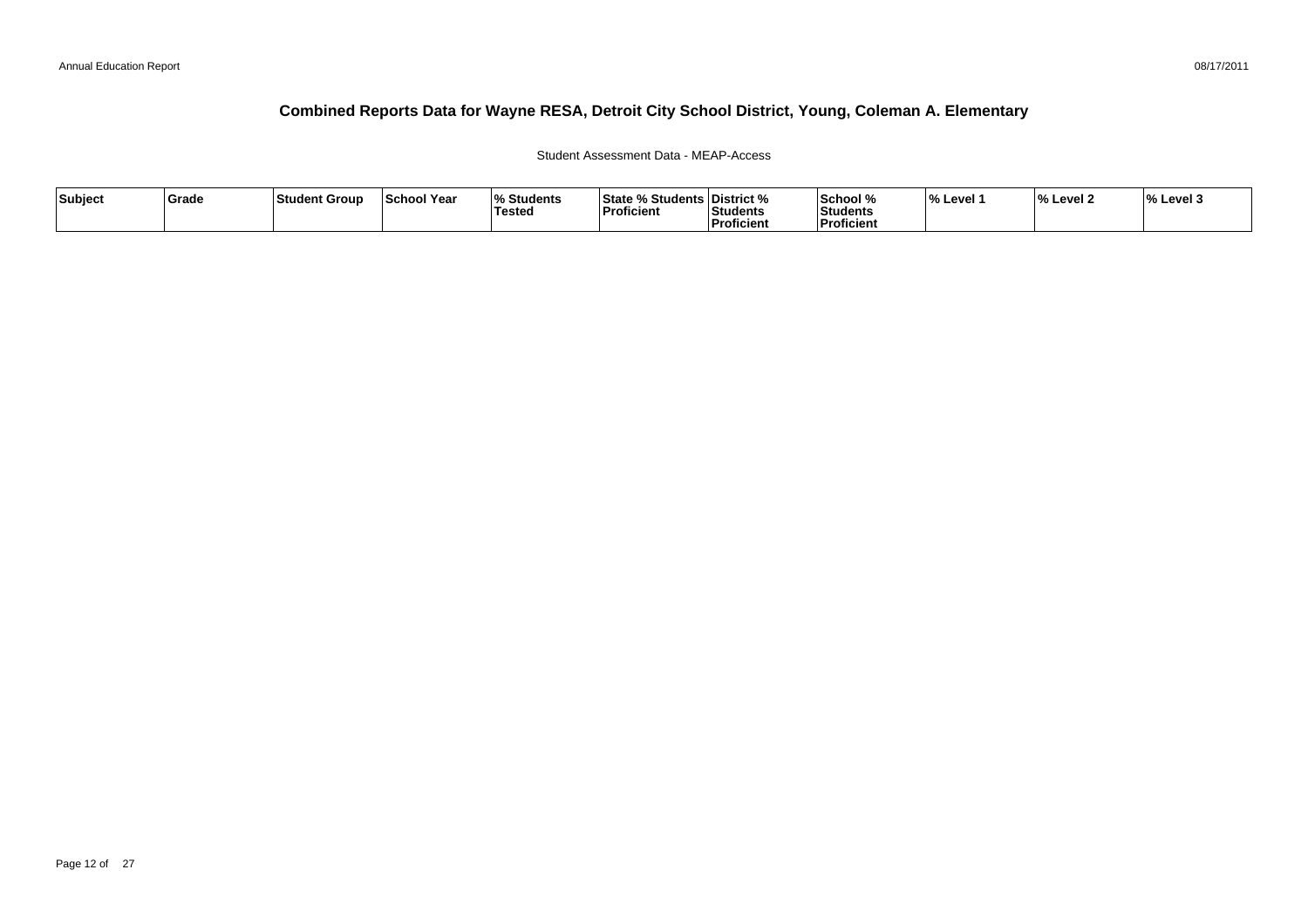## AYP Detail Data

| <b>Student Group</b>                           | Location        | <b>Subject</b>                     | % Tested (Goal 95%) | % Proficient for AYP* |
|------------------------------------------------|-----------------|------------------------------------|---------------------|-----------------------|
| <b>All Students</b>                            | <b>State</b>    | English Language Arts /<br>Reading | 98.9%               | 93.7%                 |
| <b>All Students</b>                            | <b>State</b>    | Mathematics                        | 98.6%               | 94.4%                 |
| All Students                                   | <b>District</b> | English Language Arts /<br>Reading | 94.9%               | 85.2%                 |
| <b>All Students</b>                            | <b>District</b> | <b>Mathematics</b>                 | 94%                 | 87.5%                 |
| All Students                                   | School          | English Language Arts /<br>Reading | 98.8%               | 90.5%                 |
| <b>All Students</b>                            | School          | Mathematics                        | 98.8%               | 92%                   |
| American Indian or Alaska<br>Native            | <b>State</b>    | English Language Arts /<br>Reading | 98.4%               | 92.1%                 |
| American Indian or Alaska<br>Native            | <b>State</b>    | <b>Mathematics</b>                 | 98.1%               | 93.4%                 |
| American Indian or Alaska<br>Native            | <b>District</b> | English Language Arts /<br>Reading | 93.3%               | 89.5%                 |
| American Indian or Alaska<br>Native            | <b>District</b> | <b>Mathematics</b>                 | 91.7%               | 87.1%                 |
| Asian, Native Hawaiian, or<br>Pacific Islander | <b>State</b>    | English Language Arts /<br>Reading | 100.5%              | 96.5%                 |
| Asian, Native Hawaiian, or<br>Pacific Islander | State           | <b>Mathematics</b>                 | 99.3%               | 97.4%                 |
| Asian, Native Hawaiian, or<br>Pacific Islander | <b>District</b> | English Language Arts /<br>Reading | 98.5%               | 90%                   |
| Asian, Native Hawaiian, or<br>Pacific Islander | <b>District</b> | <b>Mathematics</b>                 | 98.5%               | 95.5%                 |
| <b>Black or African American</b>               | State           | English Language Arts /<br>Reading | 96.8%               | 87.7%                 |
| <b>Black or African American</b>               | <b>State</b>    | Mathematics                        | 96.4%               | 88.9%                 |
| <b>Black or African American</b>               | <b>District</b> | English Language Arts /<br>Reading | 94.8%               | 84.7%                 |
| <b>Black or African American</b>               | <b>District</b> | Mathematics                        | 93.8%               | 86.5%                 |
| <b>Black or African American</b>               | School          | English Language Arts /<br>Reading | 98.8%               | 90.5%                 |
| <b>Black or African American</b>               | School          | <b>Mathematics</b>                 | 98.8%               | 92%                   |
| Hispanic or Latino                             | State           | English Language Arts /<br>Reading | 98.8%               | 91.7%                 |
| Hispanic or Latino                             | State           | <b>Mathematics</b>                 | 98.1%               | 93.4%                 |
| Hispanic or Latino                             | <b>District</b> | English Language Arts /<br>Reading | 95.5%               | 88.8%                 |
| Hispanic or Latino                             | <b>District</b> | Mathematics                        | 94.9%               | 94%                   |
| Two or More Races                              | State           | English Language Arts /<br>Reading | 99.2%               | 94.1%                 |
| Two or More Races                              | <b>State</b>    | <b>Mathematics</b>                 | 99%                 | 94.9%                 |
| Two or More Races                              | District        | English Language Arts /<br>Reading | $30$                | $30$                  |
| Two or More Races                              | <b>District</b> | <b>Mathematics</b>                 | $30$                | $30$                  |
| White                                          | <b>State</b>    | English Language Arts /<br>Reading | 99.4%               | 95.1%                 |
| White                                          | State           | Mathematics                        | 99.2%               | 95.6%                 |
| White                                          | <b>District</b> | English Language Arts /<br>Reading | 96.8%               | 84.5%                 |
| White                                          | <b>District</b> | <b>Mathematics</b>                 | 94.9%               | 91.3%                 |
| White                                          | School          | English Language Arts /<br>Reading | $30$                | <30                   |
| White                                          | School          | <b>Mathematics</b>                 | $30$                | $30$                  |
| Economically<br>Disadvantaged                  | <b>State</b>    | English Language Arts /<br>Reading | 98.4%               | 90.4%                 |
| Economically<br>Disadvantaged                  | <b>State</b>    | Mathematics                        | 98.1%               | 91.9%                 |
| Economically<br>Disadvantaged                  | District        | English Language Arts /<br>Reading | 95.1%               | 85.1%                 |
| Economically<br>Disadvantaged                  | District        | <b>Mathematics</b>                 | 94.3%               | 87.6%                 |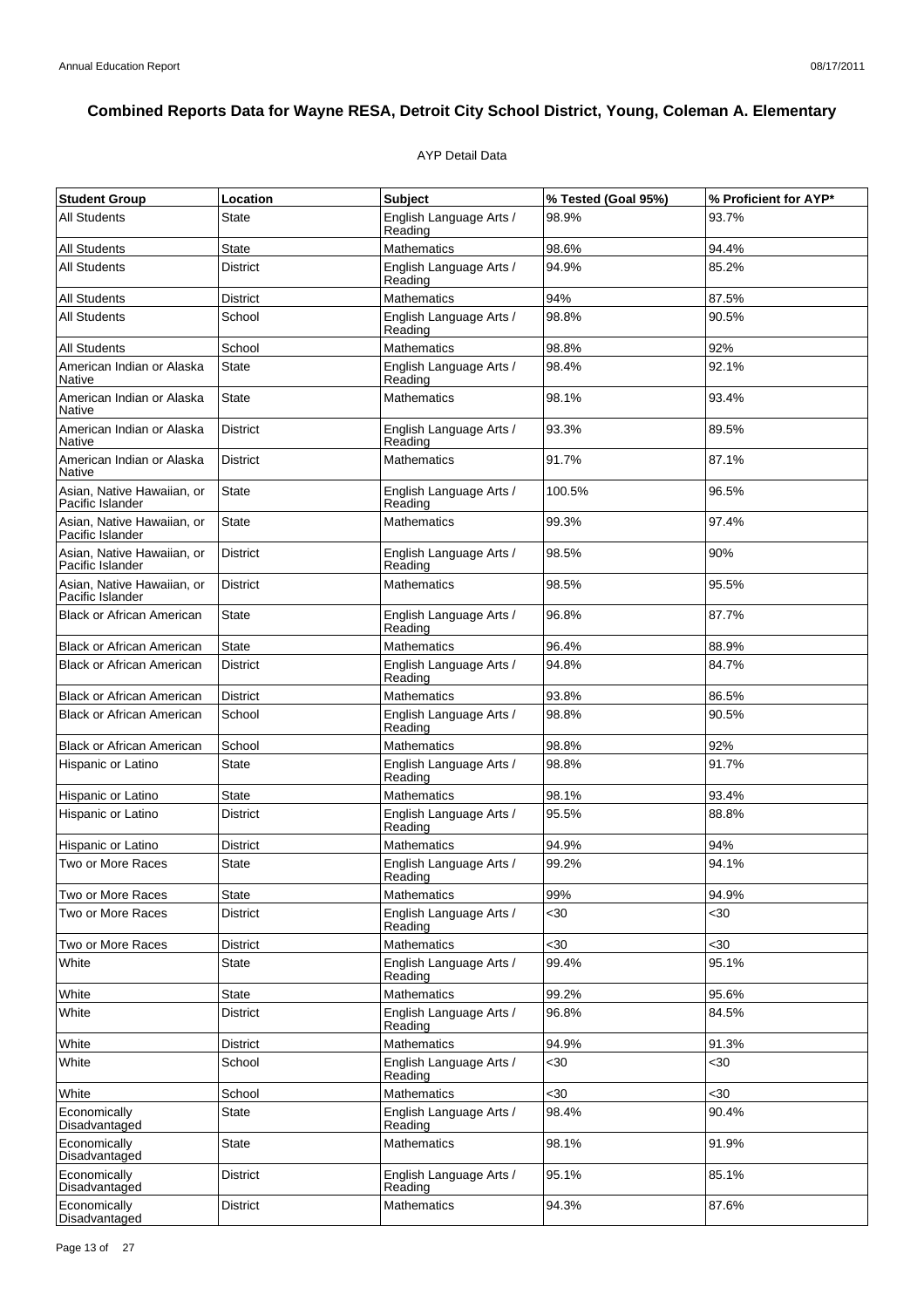### AYP Detail Data

| <b>Student Group</b>              | Location        | <b>Subject</b>                     | % Tested (Goal 95%) | % Proficient for AYP* |
|-----------------------------------|-----------------|------------------------------------|---------------------|-----------------------|
| Economically<br>Disadvantaged     | School          | English Language Arts /<br>Reading | 99.6%               | 89.7%                 |
| Economically<br>Disadvantaged     | School          | <b>Mathematics</b>                 | 99.6%               | 91.6%                 |
| <b>Limited English Proficient</b> | <b>State</b>    | English Language Arts /<br>Reading | 99%                 | 85.3%                 |
| Limited English Proficient        | <b>State</b>    | <b>Mathematics</b>                 | 98.2%               | 91.2%                 |
| <b>Limited English Proficient</b> | <b>District</b> | English Language Arts /<br>Reading | 96.2%               | 88.6%                 |
| Limited English Proficient        | <b>District</b> | <b>Mathematics</b>                 | 95.9%               | 93.8%                 |
| <b>Students with Disabilities</b> | <b>State</b>    | English Language Arts /<br>Reading | 97.8%               | 72.9%                 |
| <b>Students with Disabilities</b> | <b>State</b>    | <b>Mathematics</b>                 | 97.6%               | 78.9%                 |
| <b>Students with Disabilities</b> | <b>District</b> | English Language Arts /<br>Reading | 90.1%               | 55.3%                 |
| <b>Students with Disabilities</b> | <b>District</b> | <b>Mathematics</b>                 | 88.8%               | 66.5%                 |
| <b>Students with Disabilities</b> | School          | English Language Arts /<br>Reading | 100%                | 77.2%                 |
| <b>Students with Disabilities</b> | School          | <b>Mathematics</b>                 | 100%                | 89.5%                 |

Note: 1100 Recently arrived LEP students took part in the State's ELPA instead of the MEAP/MME/MI-Access.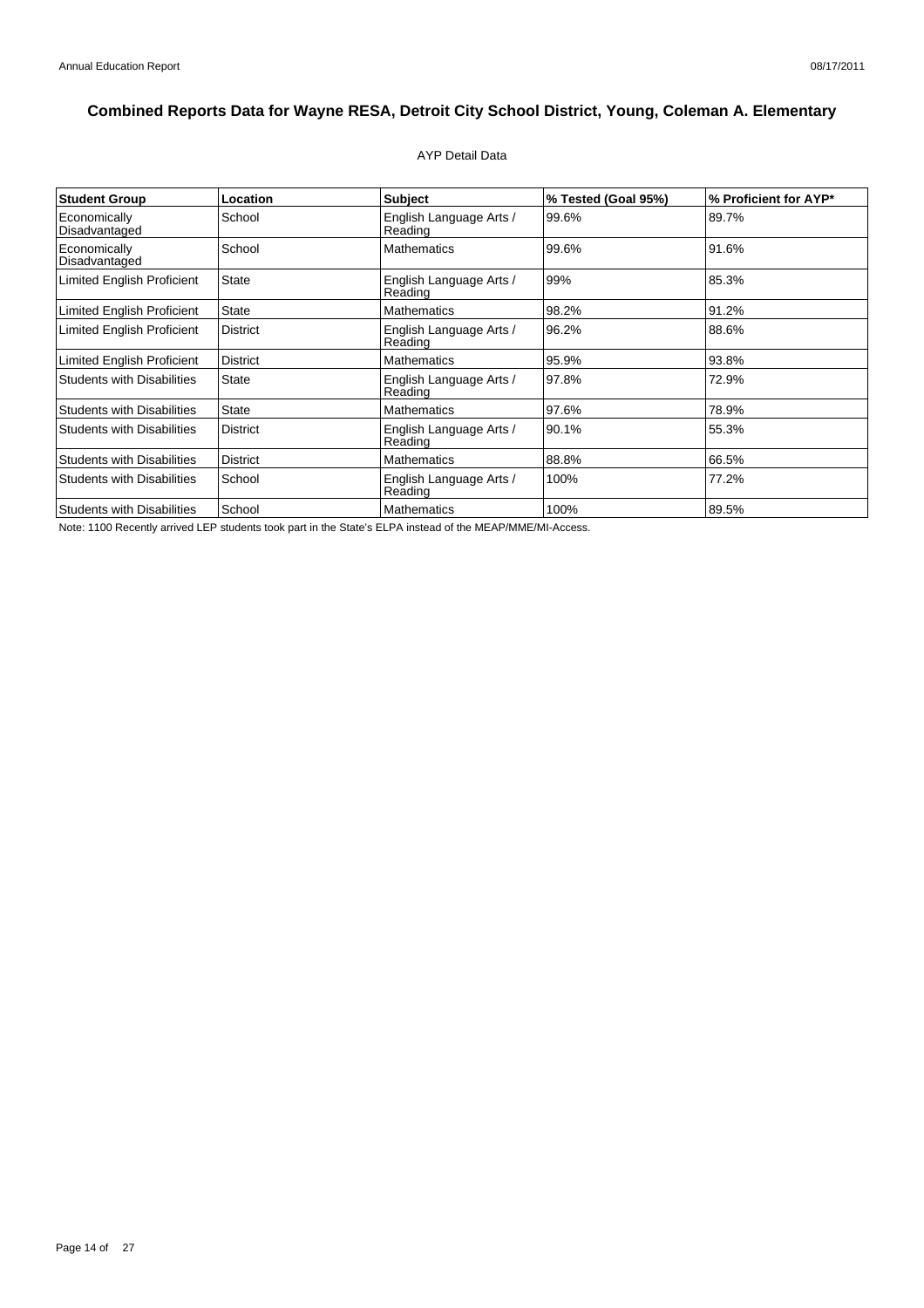AYP Detail Data - Graduation Rate

| <b>Student Group</b>                        | Location        | <b>Graduation Rate (High Schools only) (Goal</b><br>80%) |
|---------------------------------------------|-----------------|----------------------------------------------------------|
| <b>All Students</b>                         | <b>State</b>    | 75.96%                                                   |
| <b>All Students</b>                         | <b>District</b> | 62.27%                                                   |
| American Indian or Alaska Native            | <b>State</b>    | 65.87%                                                   |
| American Indian or Alaska Native            | <b>District</b> | 67.65%                                                   |
| Asian, Native Hawaiian, or Pacific Islander | <b>State</b>    | 87.07%                                                   |
| Asian, Native Hawaiian, or Pacific Islander | <b>District</b> | 70.69%                                                   |
| <b>Black or African American</b>            | <b>State</b>    | 57.97%                                                   |
| <b>Black or African American</b>            | <b>District</b> | 62.72%                                                   |
| Hispanic or Latino                          | <b>State</b>    | 63.52%                                                   |
| Hispanic or Latino                          | <b>District</b> | 59.11%                                                   |
| Two or More Races                           | <b>State</b>    | 66.55%                                                   |
| White                                       | <b>State</b>    | 82.04%                                                   |
| White                                       | <b>District</b> | 39.17%                                                   |
| Economically Disadvantaged                  | <b>State</b>    | 66.59%                                                   |
| <b>Economically Disadvantaged</b>           | <b>District</b> | 63.16%                                                   |
| <b>Limited English Proficient</b>           | <b>State</b>    | 83.13%                                                   |
| Limited English Proficient                  | <b>District</b> | $<$ 10                                                   |
| <b>Students with Disabilities</b>           | <b>State</b>    | 58.68%                                                   |
| <b>Students with Disabilities</b>           | <b>District</b> | 45.79%                                                   |

\* All data based on students enrolled for a full academic year.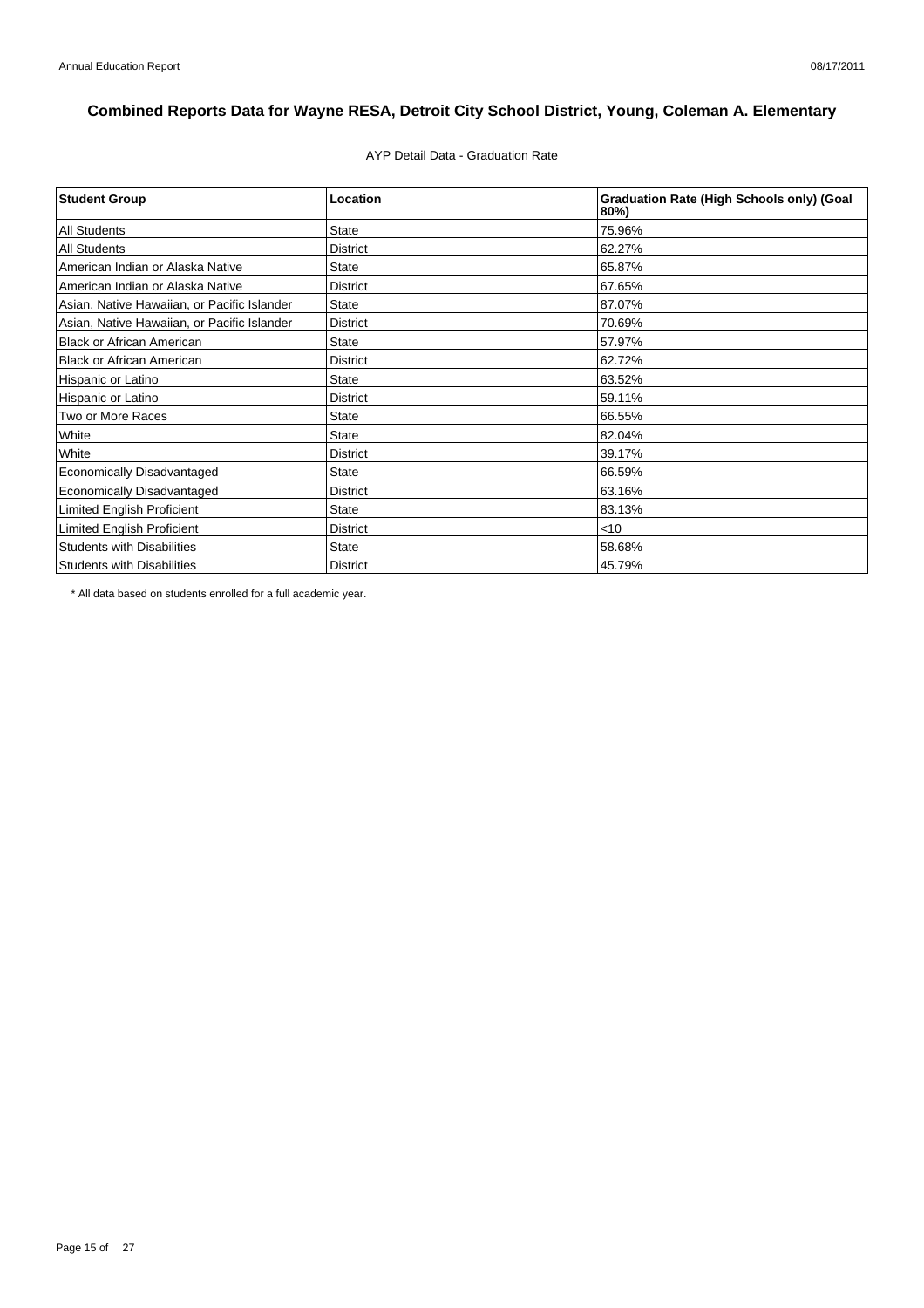### AYP Detail Data - Attendance Rate

| <b>Student Group</b>                        | Location        | Attendance Rate (Goal 90%) |
|---------------------------------------------|-----------------|----------------------------|
| <b>All Students</b>                         | <b>State</b>    | 94.9%                      |
| <b>All Students</b>                         | <b>District</b> | 88.8%                      |
| <b>All Students</b>                         | School          | 89.9%                      |
| American Indian or Alaska Native            | <b>State</b>    | 94%                        |
| American Indian or Alaska Native            | <b>District</b> | 88.6%                      |
| Asian, Native Hawaiian, or Pacific Islander | State           | 96.6%                      |
| Asian, Native Hawaiian, or Pacific Islander | <b>District</b> | 93.4%                      |
| <b>Black or African American</b>            | <b>State</b>    | 91.9%                      |
| <b>Black or African American</b>            | <b>District</b> | 88.4%                      |
| <b>Black or African American</b>            | School          | 89.9%                      |
| Hispanic or Latino                          | <b>State</b>    | 94.2%                      |
| Hispanic or Latino                          | <b>District</b> | 91.8%                      |
| Two or More Races                           | <b>State</b>    | 94.7%                      |
| White                                       | <b>State</b>    | 95.6%                      |
| White                                       | <b>District</b> | 89.1%                      |
| Economically Disadvantaged                  | <b>State</b>    | 93.4%                      |
| Economically Disadvantaged                  | <b>District</b> | 88.3%                      |
| Economically Disadvantaged                  | School          | 89.8%                      |
| Limited English Proficient                  | <b>State</b>    | 94.8%                      |
| <b>Limited English Proficient</b>           | <b>District</b> | 92.1%                      |
| <b>Students with Disabilities</b>           | <b>State</b>    | 93.4%                      |
| <b>Students with Disabilities</b>           | <b>District</b> | 86.7%                      |
| <b>Students with Disabilities</b>           | School          | 90.1%                      |

\* All data based on students enrolled for a full academic year.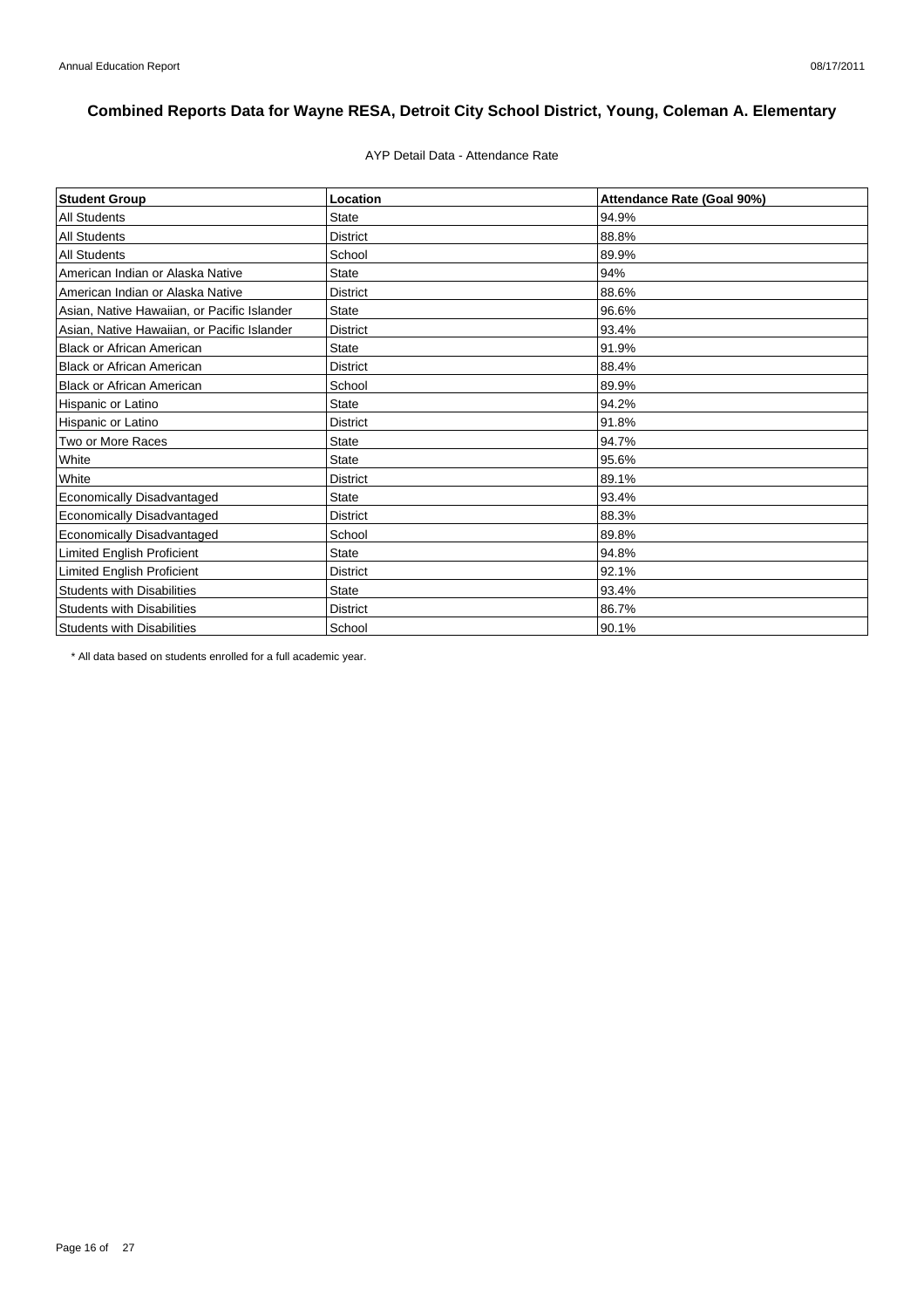## Michigan Annual AYP Objectives for Reading/ELA

| School Year  | Grade 3 | Grade 4 | Grade 5 | Grade 6 | Grade 7 | Grade 8 | Grade 11 |
|--------------|---------|---------|---------|---------|---------|---------|----------|
| 2001-02      |         | 38%     |         |         | 31%     |         | 42%      |
| 2002-03      |         | 38%     |         |         | 31%     |         | 42%      |
| $ 2003 - 04$ |         | 38%     |         |         | 31%     |         | 42%      |
| 2004-05      |         | 48%     |         |         | 43%     |         | 52%      |
| 2005-06      | 50%     | 48%     | 46%     | 45%     | 43%     | 41%     | 52%      |
| 2006-07      | 50%     | 48%     | 46%     | 45%     | 43%     | 41%     | 52%      |
| 2007-08      | 60%     | 59%     | 57%     | 56%     | 54%     | 53%     | 61%      |
| 2008-09      | 60%     | 59%     | 57%     | 56%     | 54%     | 53%     | 61%      |
| 2009-10      | 70%     | 69%     | 68%     | 67%     | 66%     | 65%     | 71%      |
| $ 2010 - 11$ | 78%     | 77%     | 76%     | 75%     | 74%     | 73%     | 79%      |
| 2011-12      | 86%     | 85%     | 84%     | 83%     | 82%     | 82%     | 86%      |
| 2012-13      | 93%     | 92%     | 92%     | 91%     | 91%     | 91%     | 93%      |
| $ 2013 - 14$ | 100%    | 100%    | 100%    | 100%    | 100%    | 100%    | 100%     |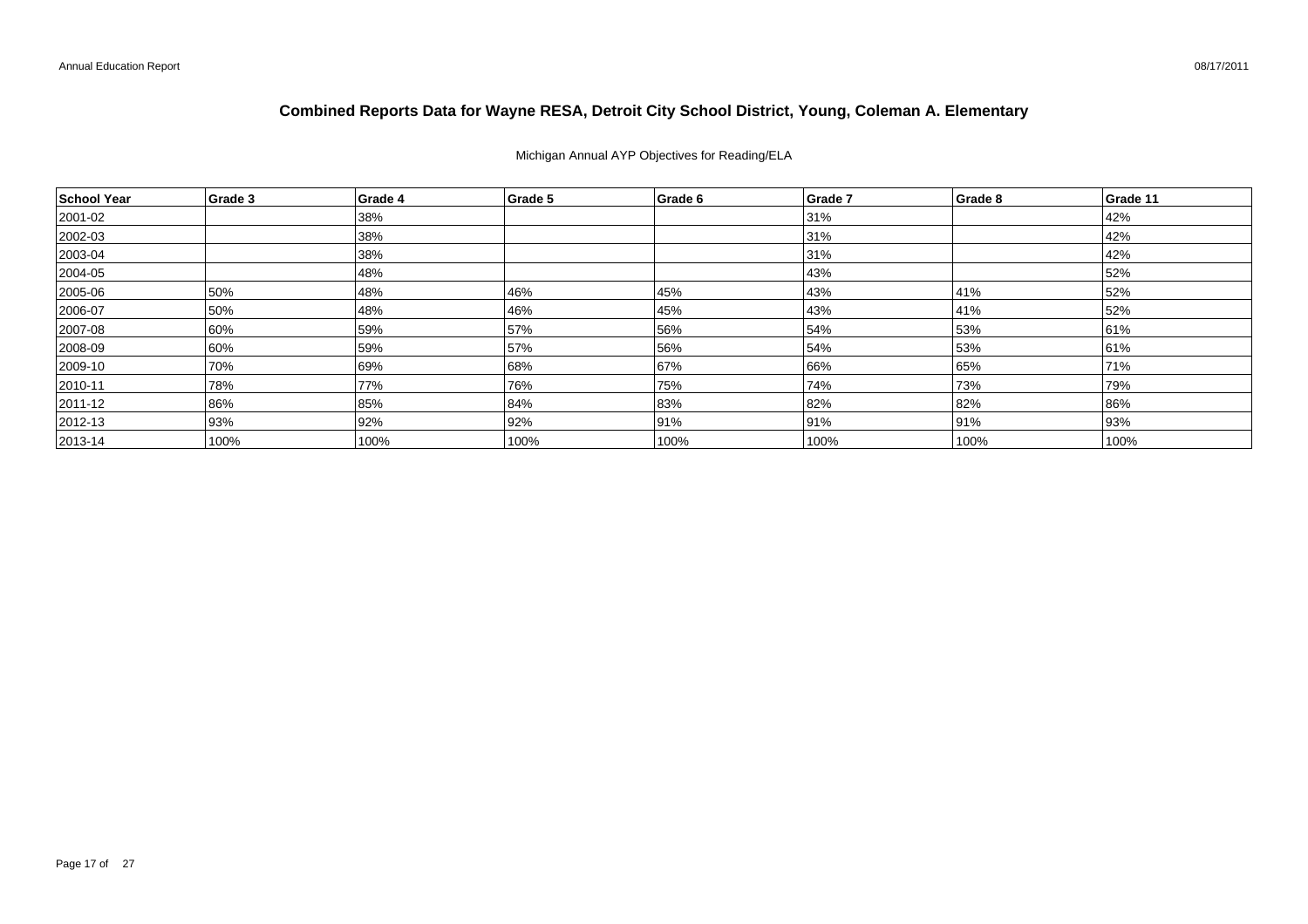## Michigan Annual AYP Objectives for Mathematics

| School Year  | Grade 3 | Grade 4 | Grade 5 | Grade 6 | Grade 7 | Grade 8 | Grade 11 |
|--------------|---------|---------|---------|---------|---------|---------|----------|
| 2001-02      |         | 47%     |         |         |         | 31%     | 33%      |
| 2002-03      |         | 47%     |         |         |         | 31%     | 33%      |
| $ 2003 - 04$ |         | 47%     |         |         |         | 31%     | 33%      |
| 2004-05      |         | 56%     |         |         |         | 43%     | 44%      |
| 2005-06      | 59%     | 56%     | 53%     | 50%     | 46%     | 43%     | 44%      |
| 2006-07      | 59%     | 56%     | 53%     | 50%     | 46%     | 43%     | 44%      |
| 2007-08      | 67%     | 65%     | 62%     | 60%     | 57%     | 54%     | 55%      |
| 2008-09      | 67%     | 65%     | 62%     | 60%     | 57%     | 54%     | 55%      |
| 2009-10      | 67%     | 65%     | 62%     | 60%     | 57%     | 54%     | 55%      |
| $ 2010 - 11$ | 75%     | 74%     | 71%     | 70%     | 67%     | 66%     | 67%      |
| 2011-12      | 83%     | 82%     | 81%     | 80%     | 78%     | 77%     | 78%      |
| $ 2012 - 13$ | 91%     | 91%     | 90%     | 90%     | 89%     | 89%     | 89%      |
| $ 2013 - 14$ | 100%    | 100%    | 100%    | 100%    | 100%    | 100%    | 100%     |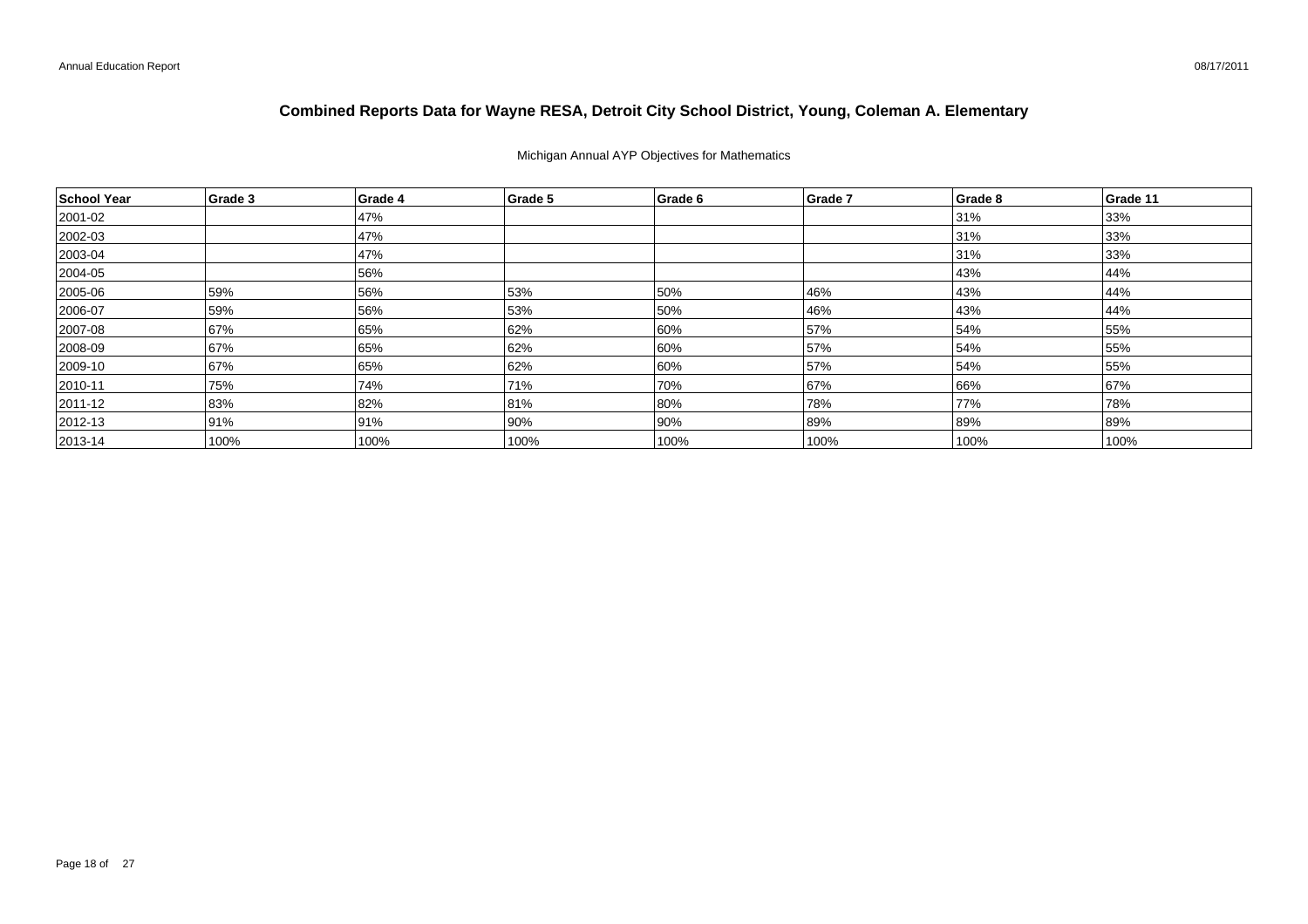School AYP Status

| <b>Title 1 Status</b> | <b>AYP ELA/Reading Status</b> | <b>AYP Mathematics Status</b> | <b>AYP Overall Status</b> | Education Yes Report Card   School Improvement Status   Years in Improvement<br>Grad |     |  |
|-----------------------|-------------------------------|-------------------------------|---------------------------|--------------------------------------------------------------------------------------|-----|--|
| Yes                   | l Met                         | l Met                         | l Met                     |                                                                                      | IN/ |  |

% of Schools making AYP: 100%<br>% of Schools in School Improvement status: 0%<br>% of Schools in Corrective Action status: 0%<br>% of Schools in Restructuring status: 0%<br>% of Title I Schools in School Improvement status: 0%<br>% of T

% of Title I Schools in Restructuring status: 0%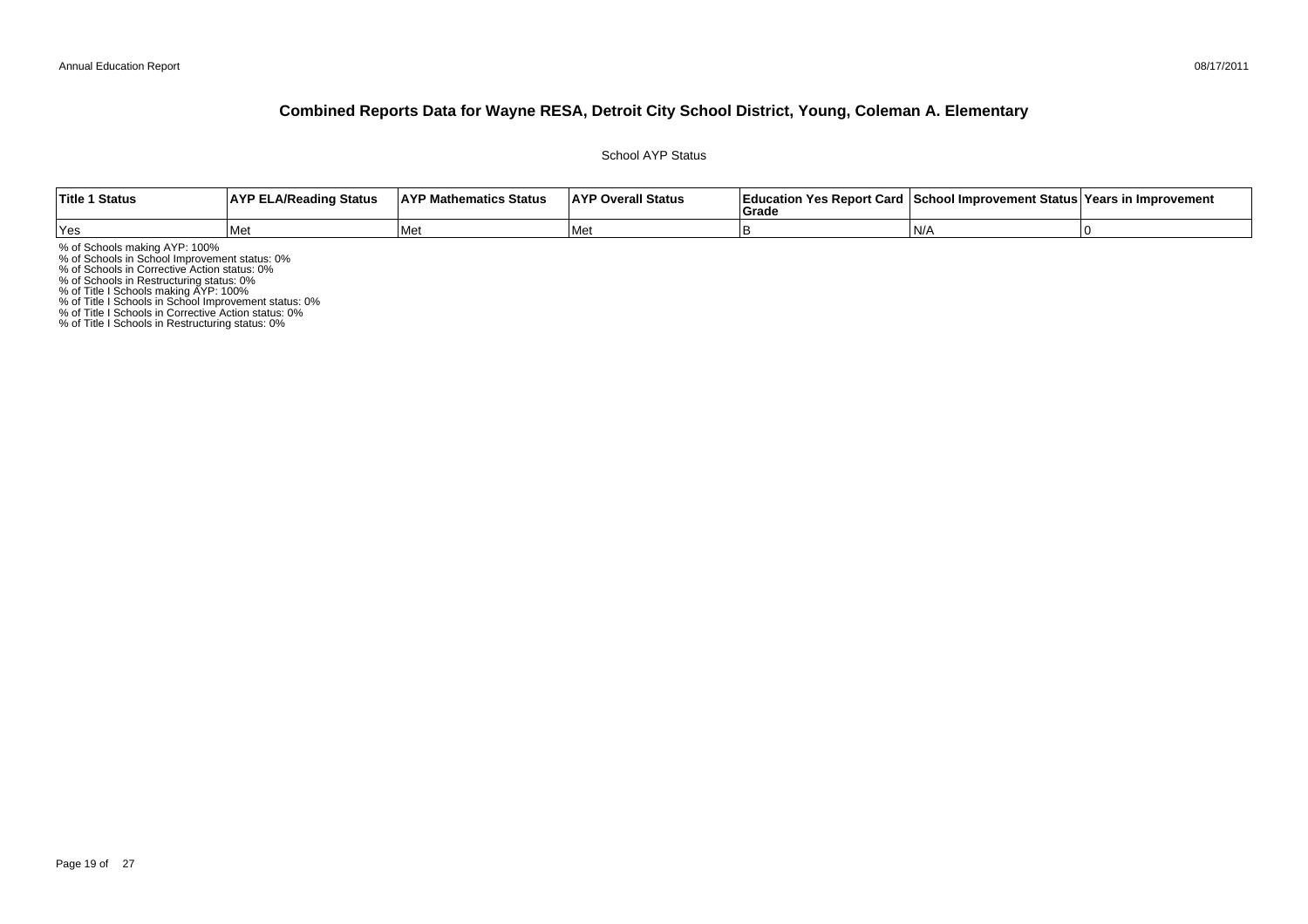Teacher Quality Data

|                                                                                                           | Other | 'B.A. | M.A.    | lPh.D |
|-----------------------------------------------------------------------------------------------------------|-------|-------|---------|-------|
| Professional Qualifications<br>of All Public Elementary and<br>Secondary School Teachers<br>In the School |       |       | າາ<br>ິ |       |

Professional Qualifications are defined by the State and may include information such as the degrees of public school teachers<br>e.g., percentage of teachers with Bachelors Degrees or Masters Degrees) or the percentage of fu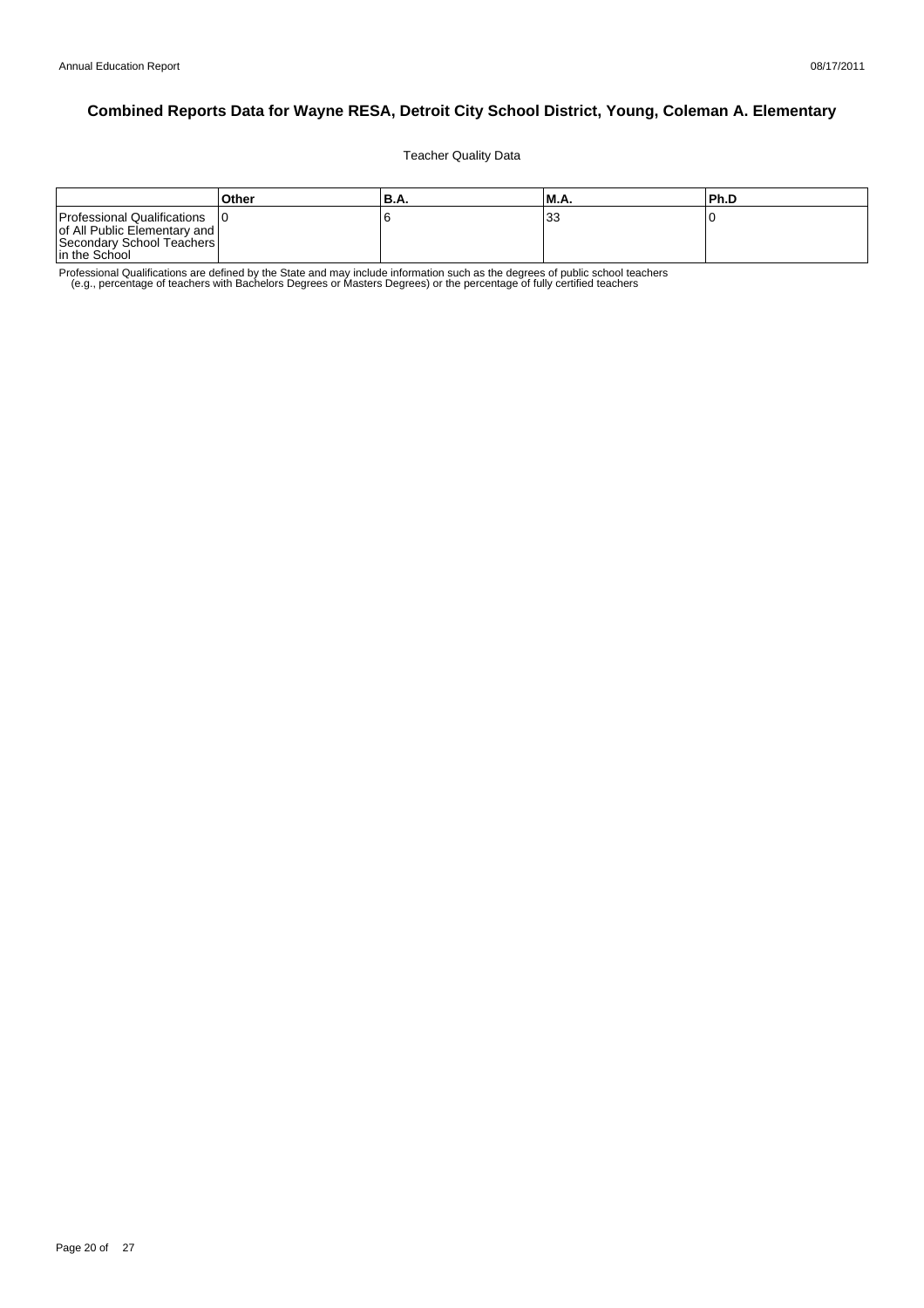Teacher Quality Data

|                                                                                                                 | <b>Certification Percent</b> |
|-----------------------------------------------------------------------------------------------------------------|------------------------------|
| Percentage of Public Elementary and Secondary School Teachers in the 10%<br>School with Emergency Certification |                              |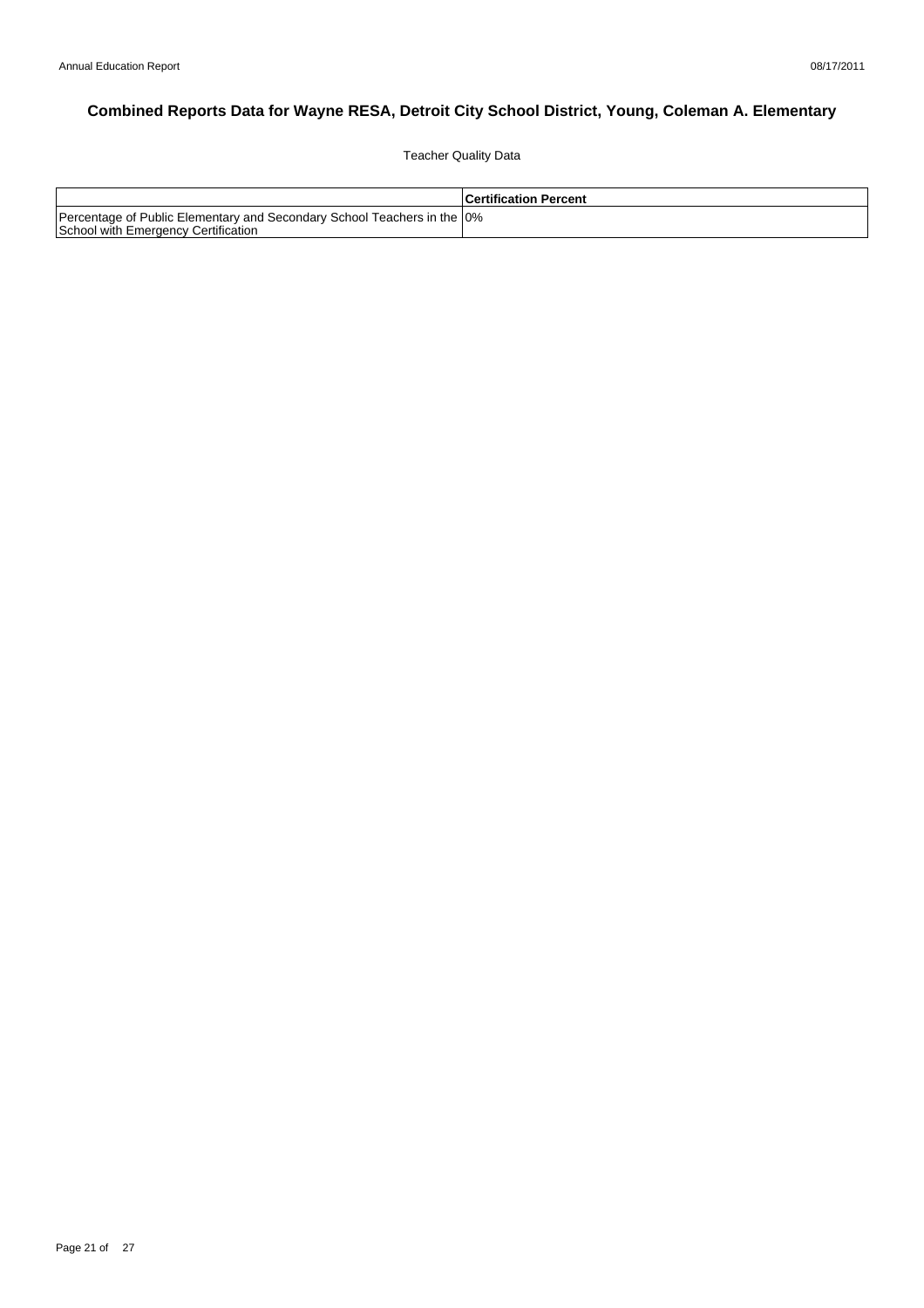Teacher Quality Data

|                                                                                                                        | School Aggregate |
|------------------------------------------------------------------------------------------------------------------------|------------------|
| Percentage of Core Academic Subject Elementary and Secondary<br>School Classes not Taught by Highly Qualified Teachers | 10%              |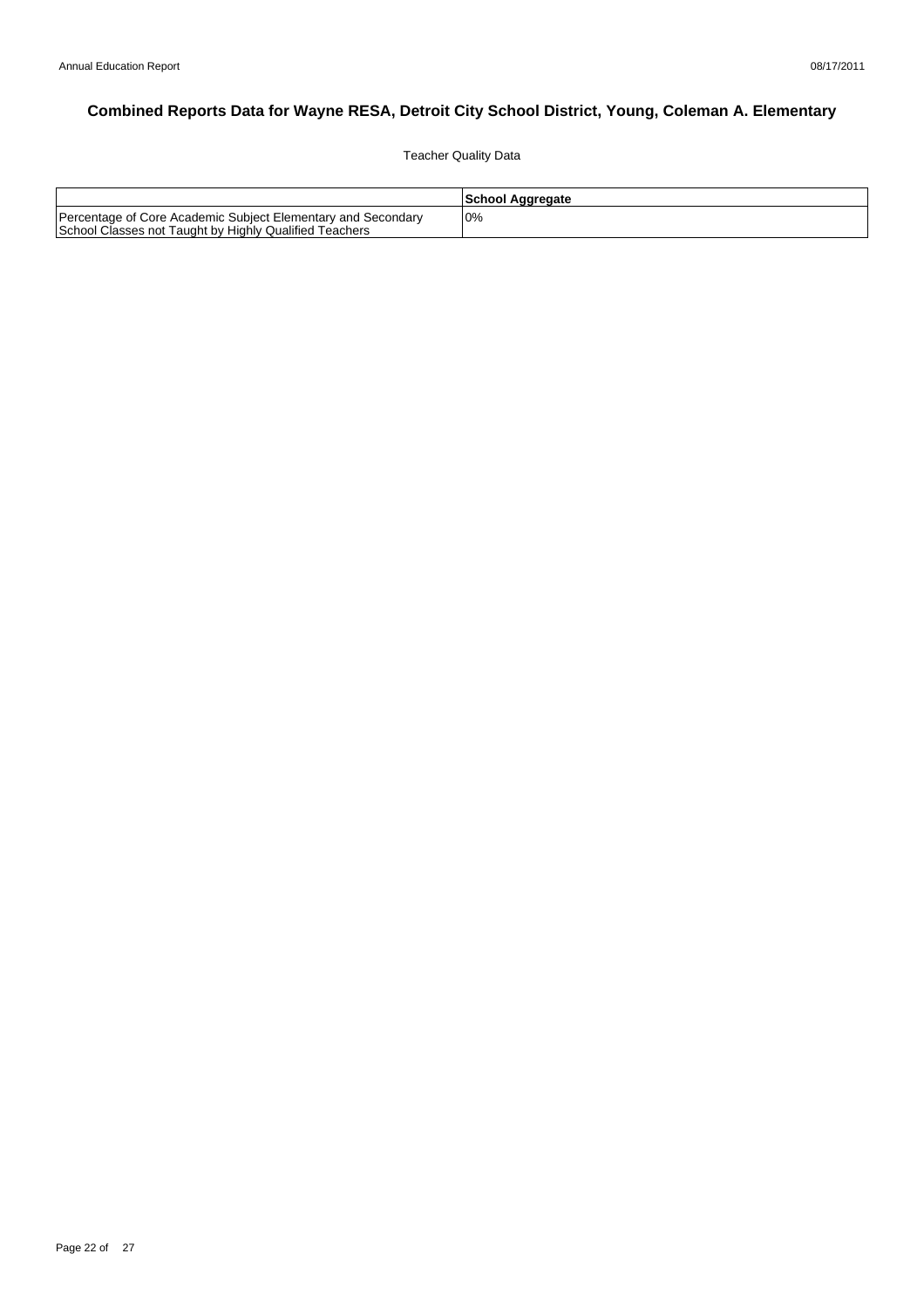| <b>Reporting Group</b>                                                                                         | <b>Percent of Students</b> | <b>Percent below Basic</b> | <b>Percent Basic</b> | <b>Percent Proficient</b> | <b>Percent Advanced</b> |
|----------------------------------------------------------------------------------------------------------------|----------------------------|----------------------------|----------------------|---------------------------|-------------------------|
| <b>All Students</b>                                                                                            | 100                        | 22                         | 43                   | 30                        | 5                       |
| Male<br>Female                                                                                                 | 50<br>50                   | 22<br>22                   | 41<br>45             | 30<br>29                  |                         |
| National Lunch<br><b>Program Eligility</b><br>Eligible<br>Not Eligible<br>Info not available                   | 43<br>56                   | 36                         | 47<br>40<br>ŧ        | 16<br>40                  |                         |
| Race Ethnicity<br>White<br><b>Black</b><br>Hispanic<br>Asian Amer/Pacif Isl<br>American Indian<br>Unclassified | 71<br>20<br>5<br>3         | 14<br>52<br>29<br>13       | 43<br>39<br>51<br>32 | 37<br>9<br>19<br>36       | 19                      |
| Student classified as<br>having a disability<br><b>SD</b><br>Not SD                                            | 12<br>88                   | 42<br>19                   | 39<br>44             | 17<br>31                  | 6                       |
| Student is an English<br>Language Learner<br><b>ELL</b><br>Not ELL                                             | 3<br>97                    | 48<br>21                   | 40<br>43             | 11<br>31                  | 5                       |

#### NAEP 2009 Grade 4 Mathematics Results

‡ Reporting Standards not met.<br>Note: Observed differences are not necessarily statistically significant. Detail may not sum to total because of rounding.<br>SOURCE: U.S. Department of Education. Institute for Education Scien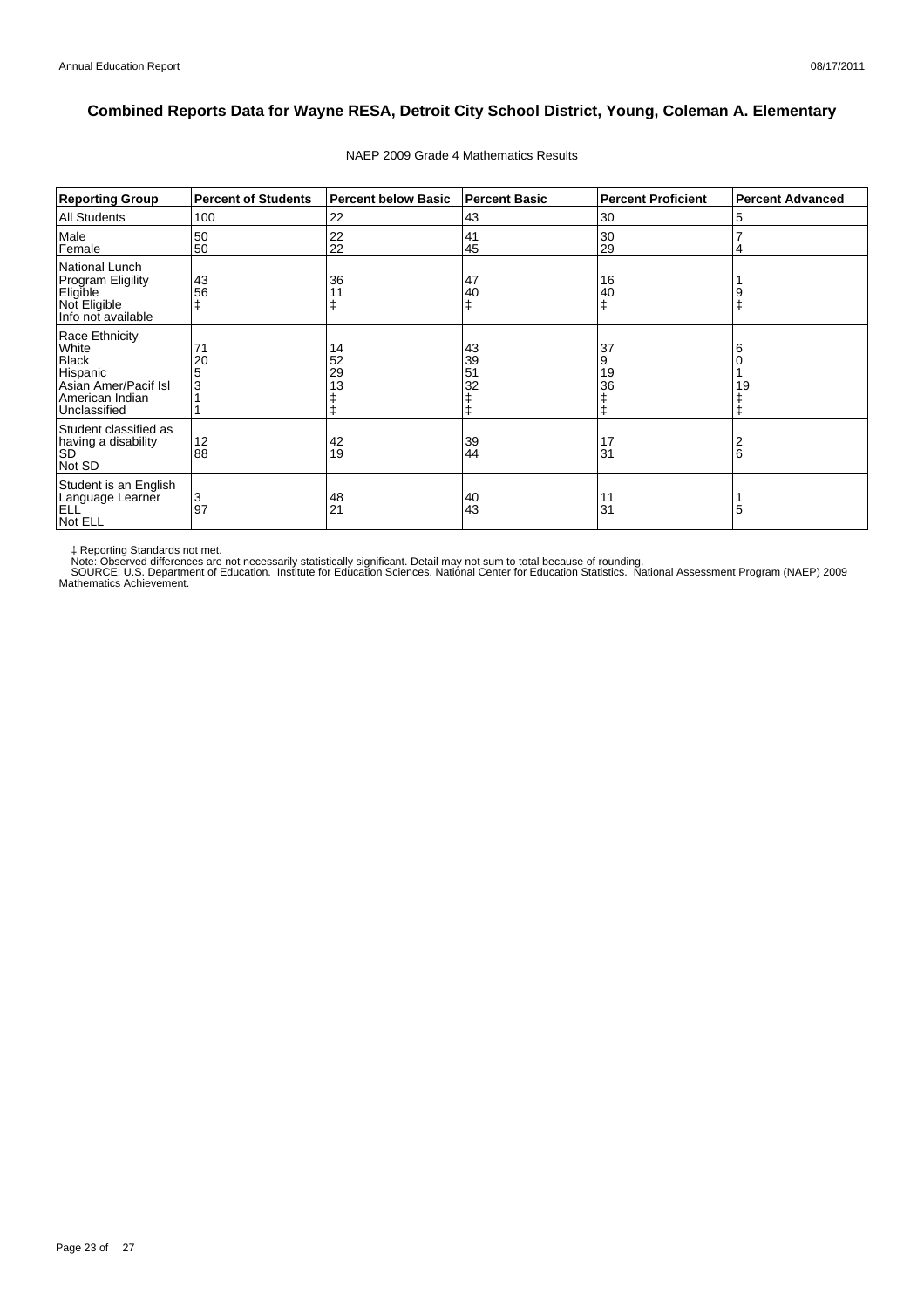| <b>Reporting Group</b>                                                                                         | <b>Percent of Students</b> | <b>Percent below Basic</b> | <b>Percent Basic</b> | <b>Percent Proficient</b> | <b>Percent Advanced</b> |
|----------------------------------------------------------------------------------------------------------------|----------------------------|----------------------------|----------------------|---------------------------|-------------------------|
| <b>All Students</b>                                                                                            | 100                        | 32                         | 37                   | 24                        |                         |
| Male<br>Female                                                                                                 | 51<br>49                   | 31<br>33                   | 37<br>38             | 24<br>24                  | 8<br>5                  |
| National Lunch<br><b>Program Eligility</b><br>Eligible<br>Not Eligible<br>Info not available                   | 38<br>62                   | 50<br>21                   | 37<br>38<br>ŧ        | 12<br>31<br>$\ddagger$    | 10                      |
| Race Ethnicity<br>White<br><b>Black</b><br>Hispanic<br>Asian Amer/Pacif Isl<br>American Indian<br>Unclassified | 74<br>18<br>2              | 23<br>68<br>38             | 40<br>27<br>45<br>30 | 29<br>4<br>15<br>31<br>ŧ  | 28                      |
| Student classified as<br>having a disability<br><b>SD</b><br>Not SD                                            | 10<br>90                   | $\frac{75}{27}$            | 22<br>39             | 2<br>$\overline{2}$       |                         |
| Student is an English<br>Language Learner<br><b>ELL</b><br>Not ELL                                             | 2<br>98                    | $\frac{58}{32}$            | 32<br>37             | 10<br>24                  |                         |

#### NAEP 2009 Grade 8 Mathematics Results

‡ Reporting Standards not met.<br>NOTE: Detail may not sum to totals because of rounding. Some apparent differences between estimates may not be statistically significant.<br>NOTE: Detail may not sum to totals because of roundin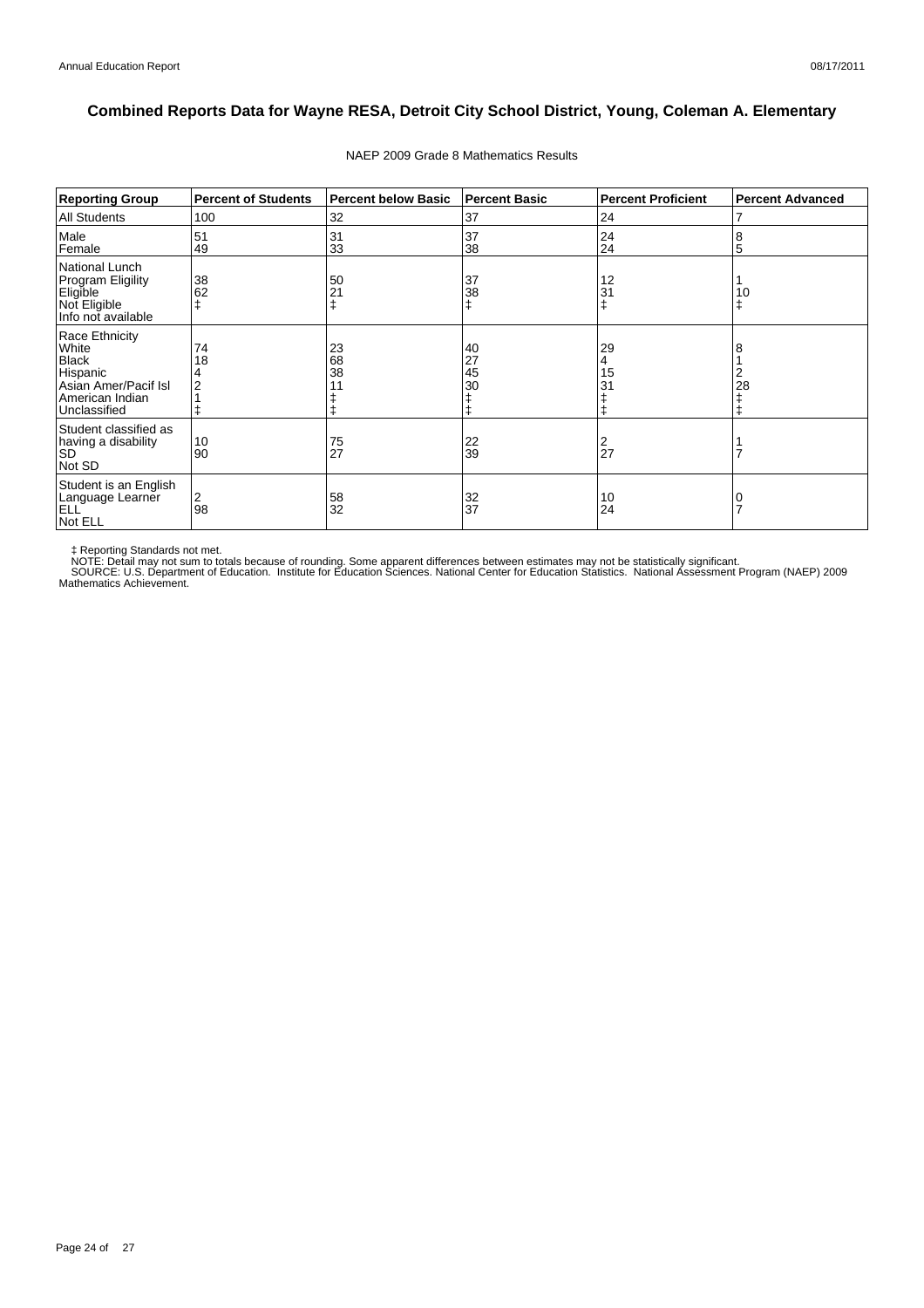| <b>Reporting Group</b>                                                                                         | <b>Percent of Students</b> | <b>Percent below Basic</b>       | <b>Percent Basic</b> | <b>Percent Proficient</b> | <b>Percent Advanced</b> |
|----------------------------------------------------------------------------------------------------------------|----------------------------|----------------------------------|----------------------|---------------------------|-------------------------|
| <b>All Students</b>                                                                                            | 100                        | 36                               | 34                   | 23                        | 6                       |
| Male<br>Female                                                                                                 | 50<br>50                   | 39<br>32                         | 35<br>34             | 21<br>26                  | 5<br>8                  |
| National Lunch<br><b>Program Eligility</b><br>Eligible<br>Not Eligible<br>Info not available                   | 43<br>57<br>#              | 52<br>24<br>ŧ                    | 33<br>36             | 13<br>31                  | 2<br>10<br>ŧ            |
| Race Ethnicity<br>White<br><b>Black</b><br>Hispanic<br>Asian Amer/Pacif Isl<br>American Indian<br>Unclassified | 71<br>19<br>3              | 28<br>65<br>49<br>2 <sub>1</sub> | 36<br>26<br>34<br>37 | 28<br>15<br>25            | 8<br>2<br>17            |
| Student classified as<br>having a disability<br><b>SD</b><br>Not SD                                            | 10<br>90                   | 66<br>32                         | 24<br>36             | 8<br>25                   | 3<br>$\overline{7}$     |
| Student is an English<br>Language Learner<br>ELL <sup>'</sup><br>Not ELL                                       | 3<br>97                    | 65<br>35                         | 26<br>35             | 9<br>24                   |                         |

#### NAEP 2009 Grade 4 Reading Results

# Rounds to zero

‡ Reporting Standards not met.<br>NOTE: Detail may not sum to totals because of rounding. Some apparent differences between estimates may not be statistically significant.<br>SOURCE: U.S. Department of Education, Institute of Ed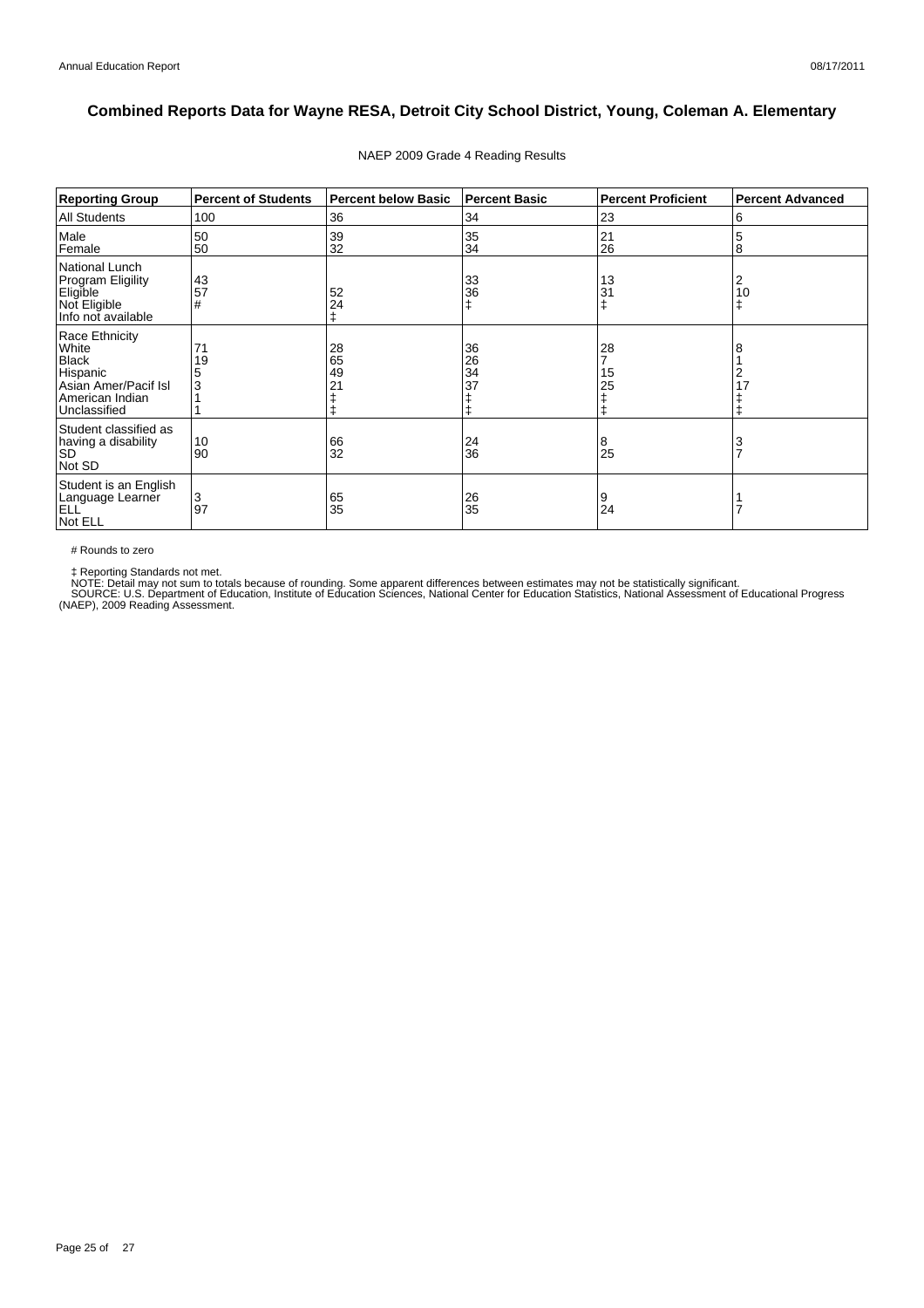| <b>Reporting Group</b>                                                                                         | <b>Percent of Students</b> | <b>Percent below Basic</b> | <b>Percent Basic</b> | <b>Percent Proficient</b> | <b>Percent Advanced</b> |
|----------------------------------------------------------------------------------------------------------------|----------------------------|----------------------------|----------------------|---------------------------|-------------------------|
| <b>All Students</b>                                                                                            | 100                        | 28                         | 41                   | 28                        | 3                       |
| Male<br>Female                                                                                                 | 51<br>49                   | 33<br>23                   | 42<br>41             | 23<br>32                  | 2<br>4                  |
| National Lunch<br><b>Program Eligility</b><br>Eligible<br>Not Eligible<br>Info not available                   | 37<br>62                   | 44<br>18                   | 41<br>42<br>ŧ        | 14<br>36                  |                         |
| Race Ethnicity<br>White<br><b>Black</b><br>Hispanic<br>Asian Amer/Pacif Isl<br>American Indian<br>Unclassified | 74<br>18                   | 21<br>54<br>40             | 32<br>37<br>34       | 32<br>9<br>24             | 3                       |
| Student classified as<br>having a disability<br><b>SD</b><br>Not SD                                            | 9<br>91                    | 73<br>23                   | 22<br>43             | 30                        | #<br>3                  |
| Student is an English<br>Language Learner<br>ELL <sup>'</sup><br>Not ELL                                       | 2<br>98                    | 60<br>27                   | 33<br>42             | 8<br>28                   | #<br>3                  |

#### NAEP 2009 Grade 8 Reading Results

# Rounds to zero

‡ Reporting Standards not met.<br>NOTE: Detail may not sum to totals because of rounding. Some apparent differences between estimates may not be statistically significant.<br>SOURCE: U.S. Department of Education, Institute of Ed

Page 26 of 27